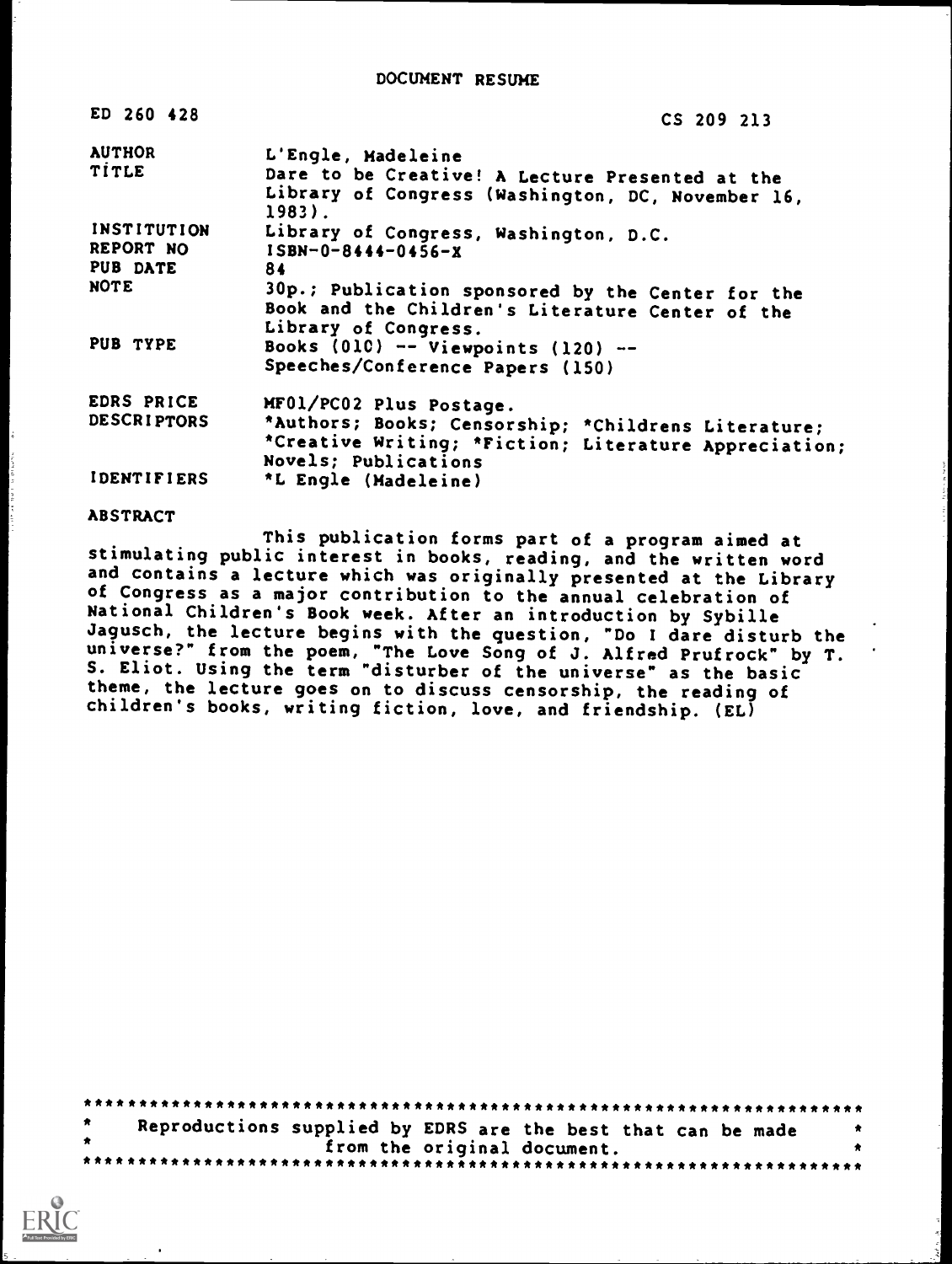U.S. DEPARTMENT OF EDUCATION NATIONAL INSTITUTE OF EDUCATION EDUCATIONAL RESOURCES INFORMATION ciNtiot if RICI

document has been reproduced as e the berson or organization eneasatent 4

Changes have be taOchoC Own waalo,

yerw or opinions stated in this docu .<br>do not necessarily represent official NIE Norton o. p4Ct.

<u>17455</u>

Dare  $\mathrm{to}\ \mathrm{be}$ Creative!

A Lecture presented at the Library of Congress November 16, 1983, by Madeleine L'Engle

Library of Congress Washington

1984

#### BEST COPY AVAILABLE

 $\overline{c}$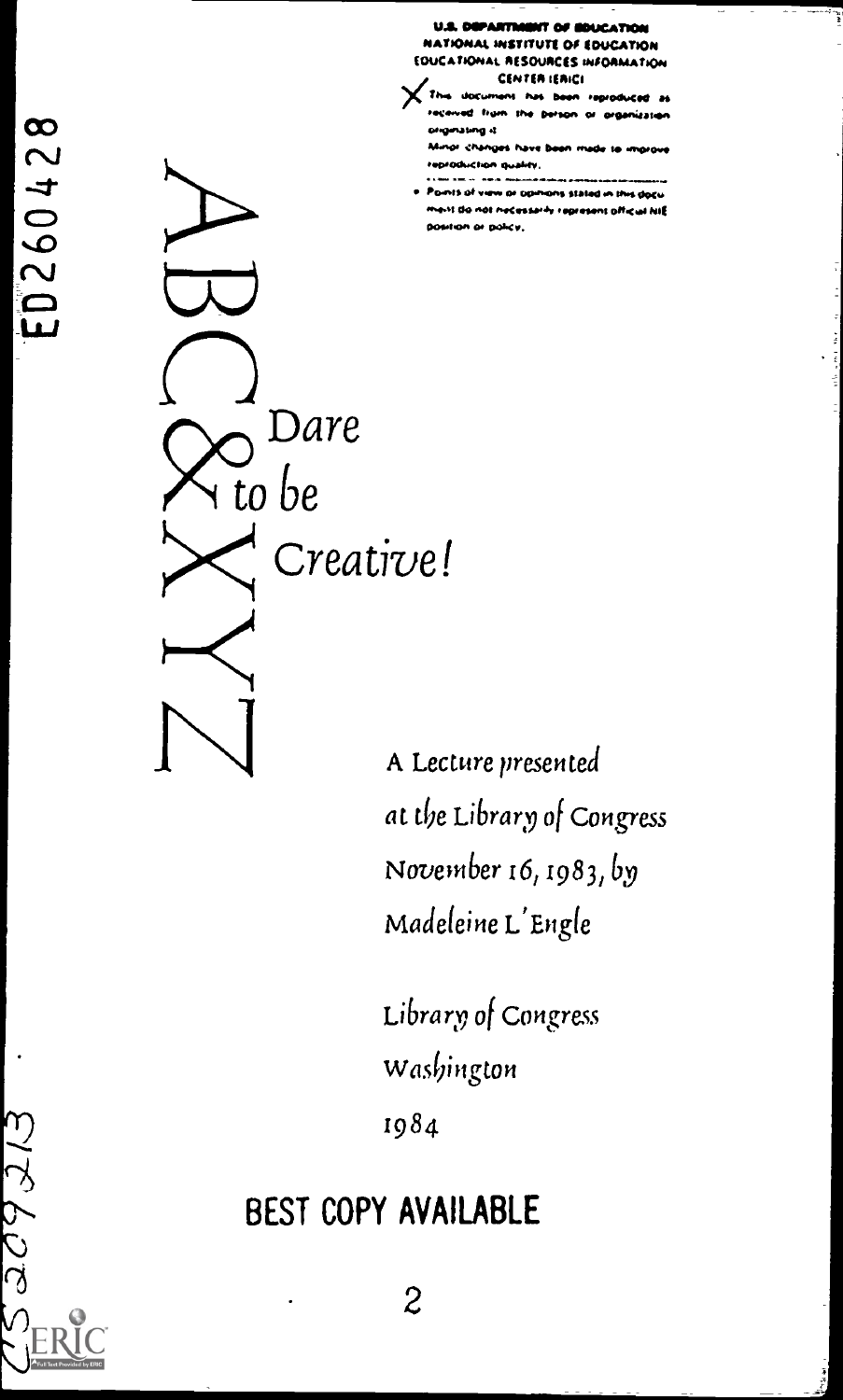Library of Congress Cataloging in Publication Data L'Englc, Madeleine. Dare to be creative!

Supt. of Docs. no.: LC 1.2:024

1. Children-Books and reading-Addresses, essays, lectures. 2. Children's stories-Authorship-Addresses, essays, lectures. 1. Library of Congress. II. Title. 2103ZL47 <sup>1984</sup> 808.06'8 84.600052 ISBN 0-8444-0456-X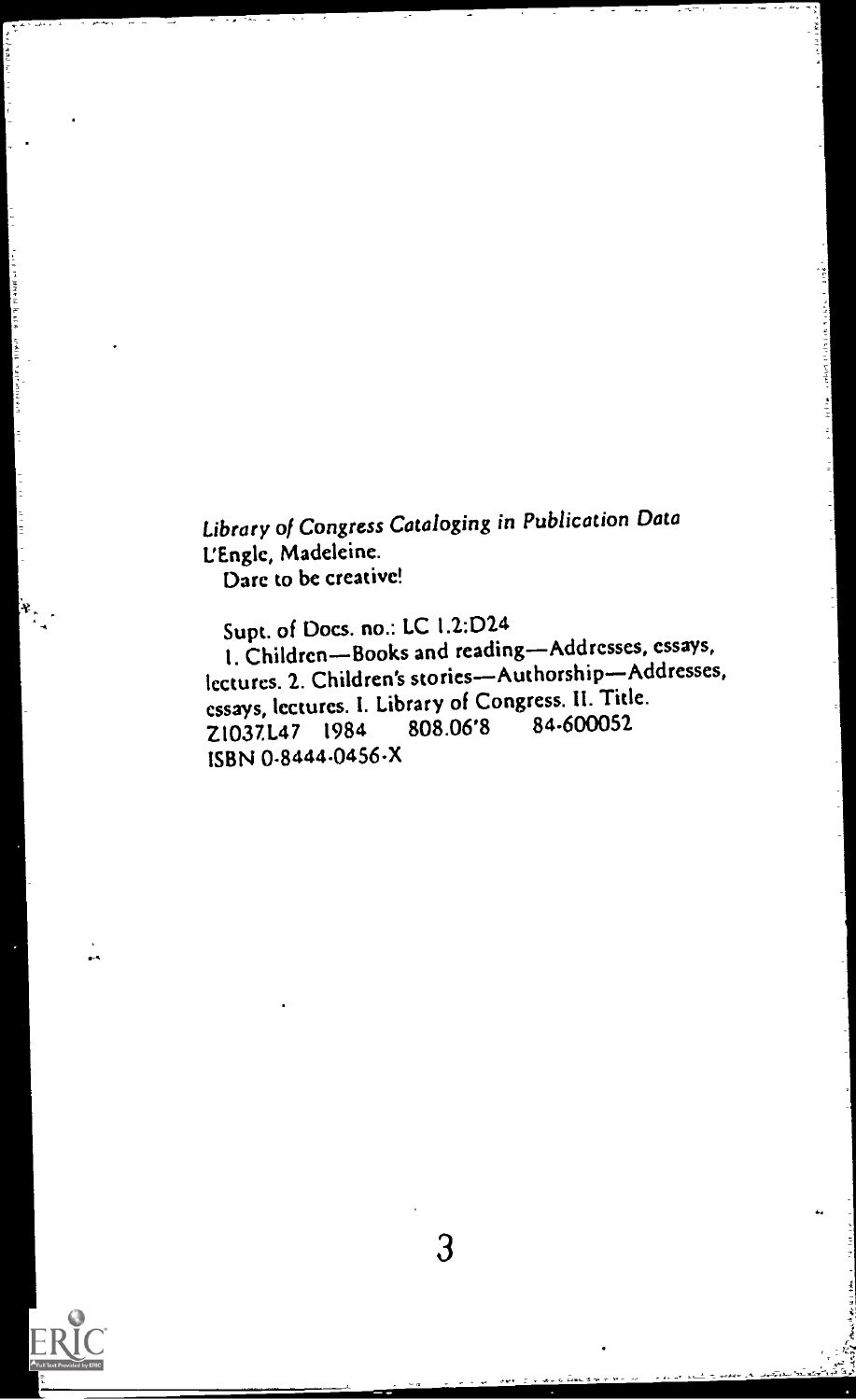## Preface

HE Center for the Book and the Children's Literature Center in the Library of Congress are pleased to sponsor the publication of Madeleine L'Engle's thoughtful lecture about the writing, the writers, and the reading of children's books. As a major contribution to the Library's annual celebration of National Children's Book Week, Miss L'Engle's talk was presented on November 16, 1983, to a capacity crowd in the Library's Coolidge Auditorium. Many of her admirers brought copies of her books with them, particularly the ever-popular A Wrinkle in Time, winner of the 1963 Newbery Medal for the year's "most distinguished contribution to children's literature."

The Center for the Book was created by an Act  $\frac{3}{2}$ of Congress in 1977 to stimulate public interest in books, reading, and the written word. Its activities are aimed at both general and scholarly audiences. The center brings together members

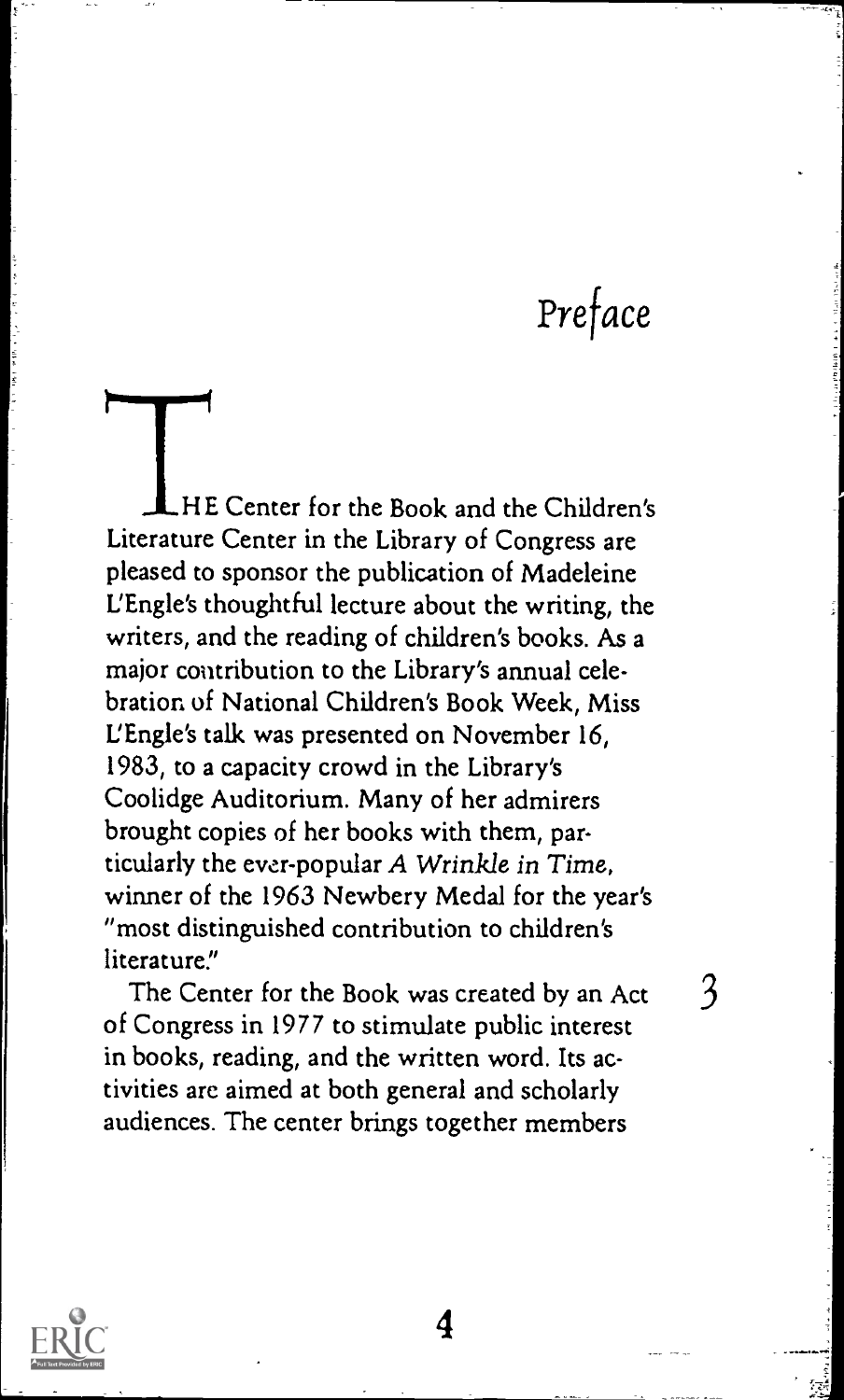of the book, educational, and business communities for symposia and projects. Its program, which includes publications, lectures, and events that enhance the role of the book in society, is supported by private gifts from individuals and corporations.

The mission and activities of the Children's Literature Center, which was established in 1963, are described in the introduction by Sybille Jagusch, who was appointed chief of the Children's Literature Center in the spring of 1983. It is our hope that this partnership between two book centers within the Library of Congress will broaden the horizons of each and help remind our citizens of the unique resources available at the Library of Congress for the promotion and study of children's books and literature.

> lohn Y Cole Executive Director The Center for the Book in the Library of Congress

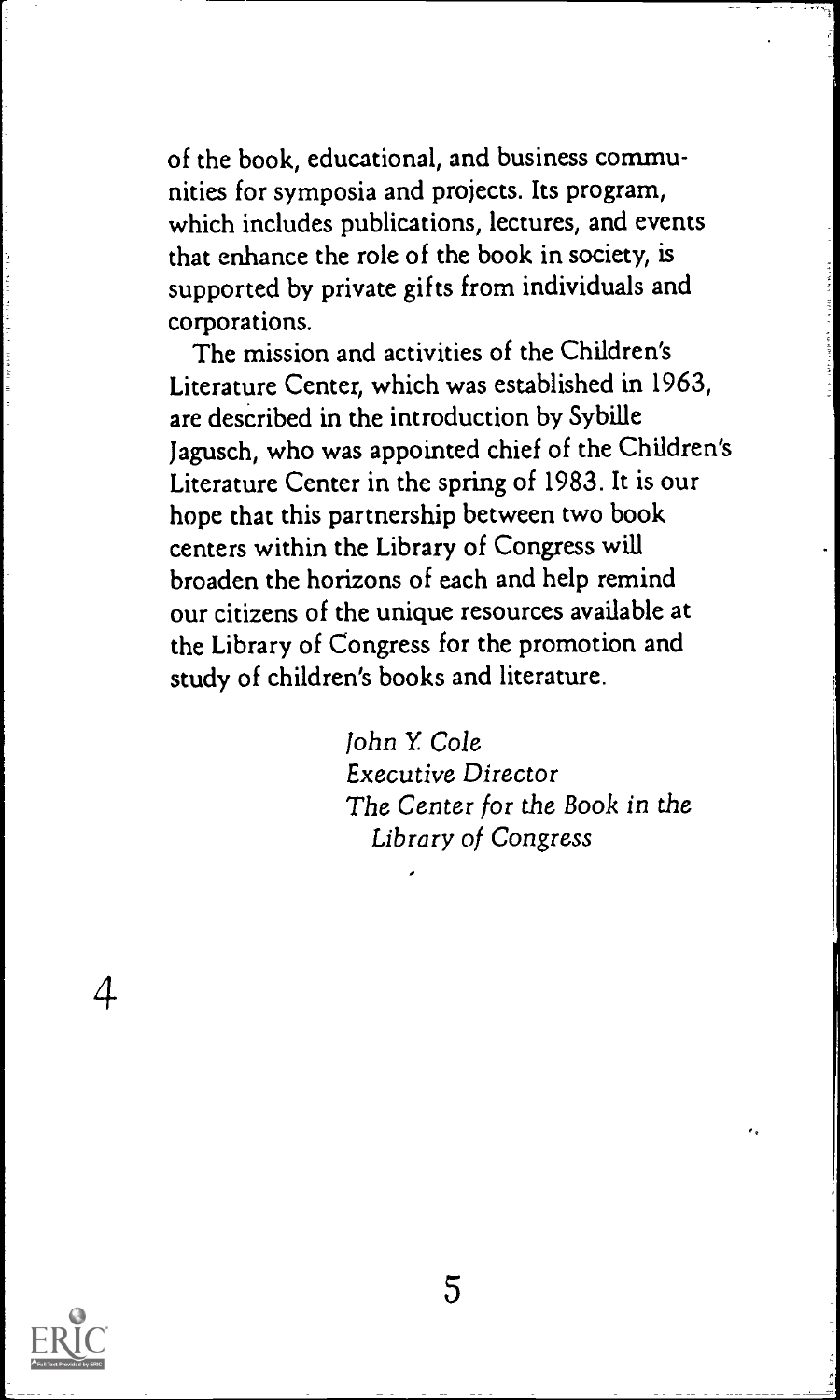## Introduction

 $\varsigma$ 

HAT could be a more pleasurable and farreaching task than drawing attention to one of the world's richest collections of children's books and related materials?

The Children's Literature Center at the Library of Congress has enjoyed this privilege for the past twenty-one years. Beyond pointing to Library holdings, the center has attempted to point to the creative elements of the children's books themselves, by letting authors and illustrators speak to that subject from firsthand knowledge. Madeleine L'Engle, the most recent National Children's Book Week speaker at the Library of Congress, presents here her view of creativity.

Children's books and other materials relating to the culture of the child have been selected and added to the collections of the Library of Congress since the 1870s, when they began to be received as copyright deposits. Yet it took the Library almost a century to open an office which would address itself explicitly to the acquisition, docu-

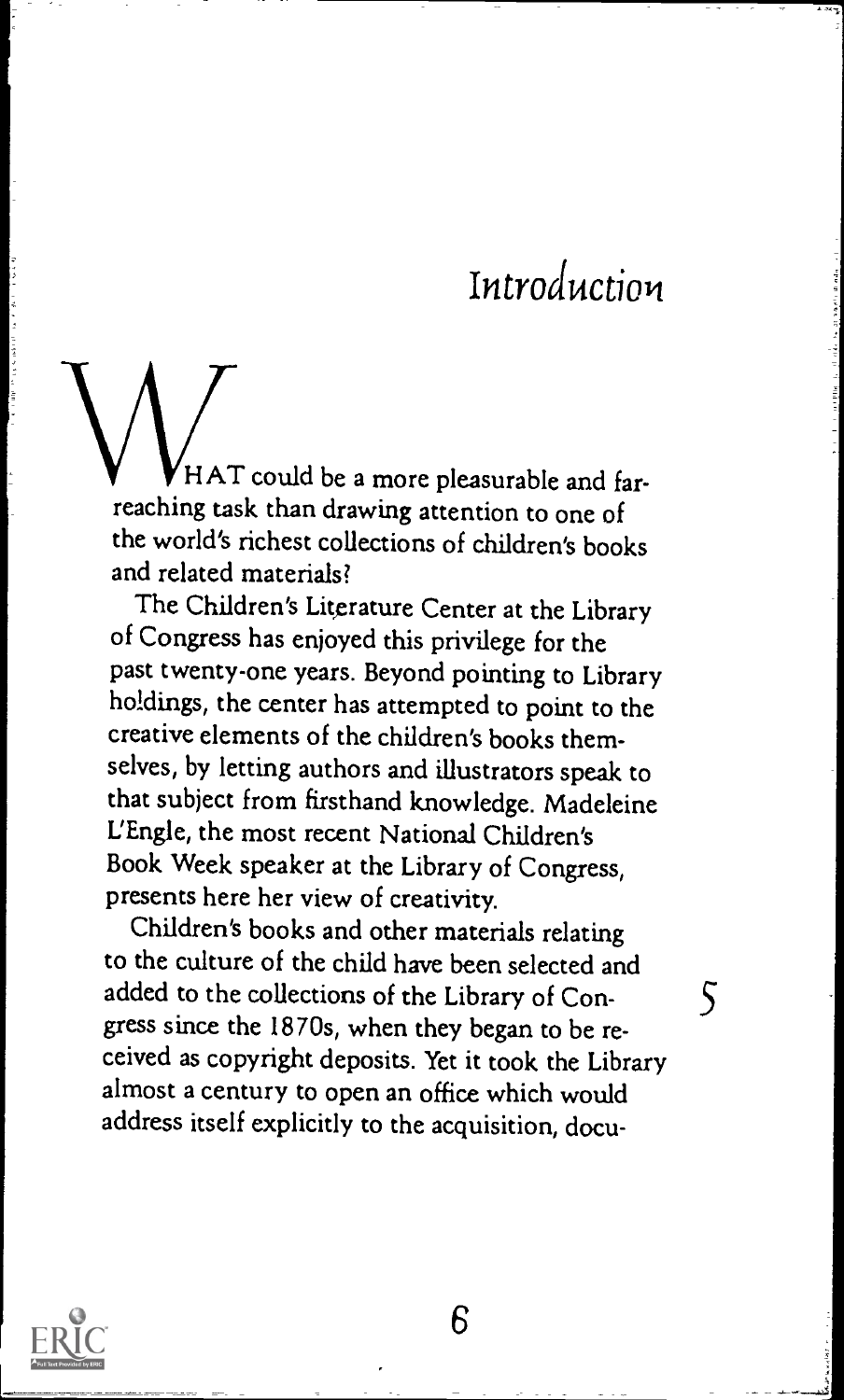mentation, and provision of reference services concerned with the specialized field of children's books and related media.

Under the direction of its first head, Virginia Haviland, former readers' adviser for children at the Boston Public Library, the Children's Book Section opened its doors to the public on March 3, 1963. Despite a minuscule staff, the office carried out its main function as outlined initially in a proposal prepared by Frances Clarke Sayers, who, representing a joint committee of the American Association of ,University Women and the Association for Childhood Education International, had lobbied for the establishment of such a unit.

From the beginning, reference work was carried out and numerous bibliographies were prepared. The section served as a recommending agent for the Library's acquisition and collection development program, initiated an annual lecture during National Children's Book Week, and participated in Library exhibits. The section's staff acted as Library of Congress representatives to national and international organizations and associations.

A major reorganization of the Library of Congress initiated in 1978 by Daniel J. Boorstin, Librarian of Congress since 1975, affected almost all parts of the Library, including the Children's Book Section, renamed the Children's Literature Center. The change proved to be more than merely administrative. By joining such diverse offices as the American Folklife Center, the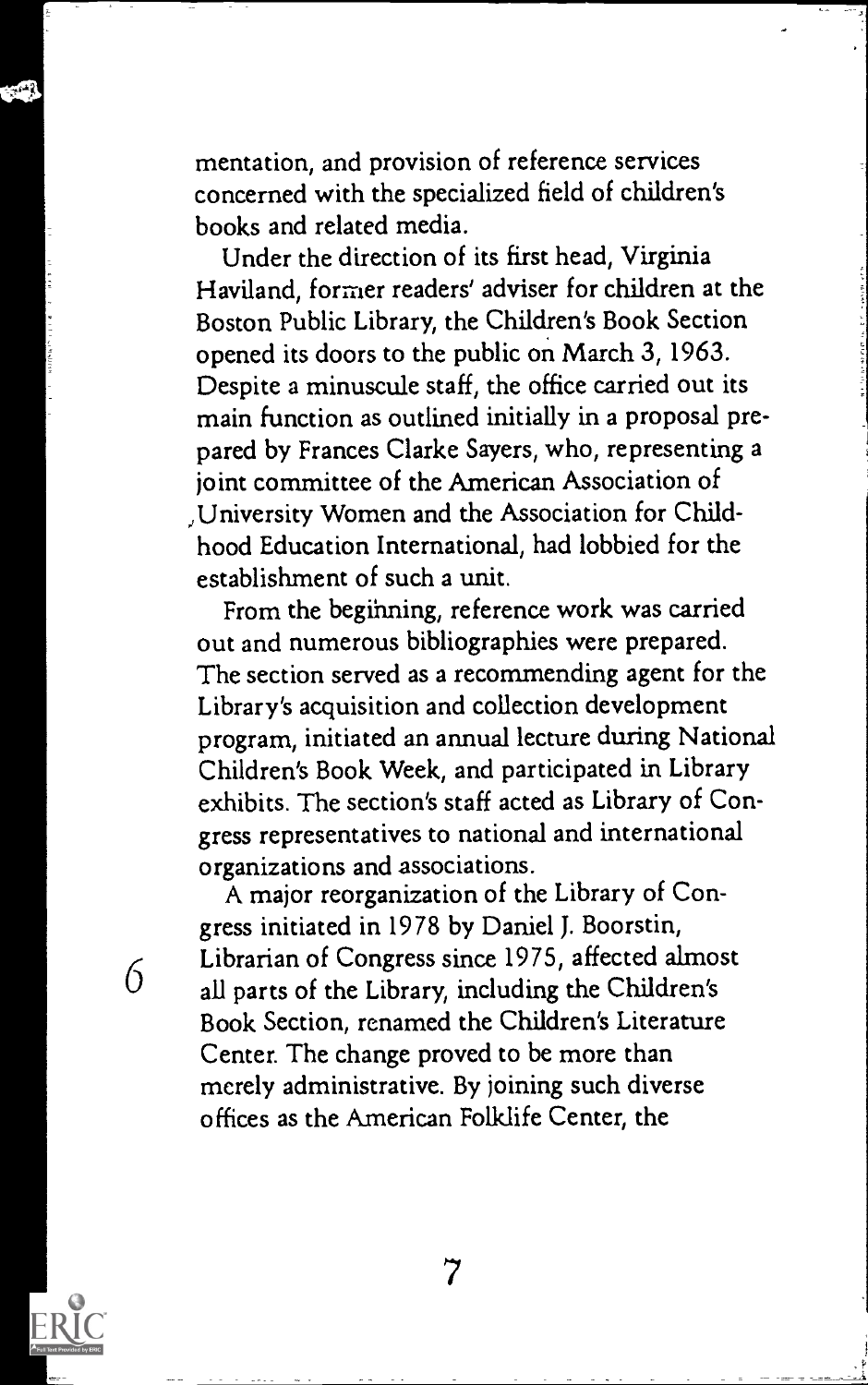National Library Service for the Blind and Physically Handicapped, and the Center for the Book under the direction of the Associate Librarian for National Programs, the Children's Literature Center received a more defined, nationally oriented charge. This new function was explained by The Librarian of Congress in his 1978 annual report, when he described these divisions as "unique programs of the Library that provide national leadership in specialized areas."

The center's major goals continue to include playing an active role in the acquisition, documentation, and dissemination of information concerning all materials relating to the informational and recreational needs of the child. The center must strive to explore the Library's holdings and to make them not only known but accessible to the specialist or researcher and to the general public. Its office in the Thomas Jefferson Building houses a small collection of basic reference works, monographs, and serials in English and selected other languages on various aspects of children's books and other media. The center's office also serves as a public reading room.

Contrary to what most of our readers expect, the Children's Literature Center is not a custodial division. The large doors leading from its office to the adjacent pavilion do not open onto a vault of the Library's estimated 300,000 early and contemporary children's books and related materials. Neither are the numerous collections of chil-

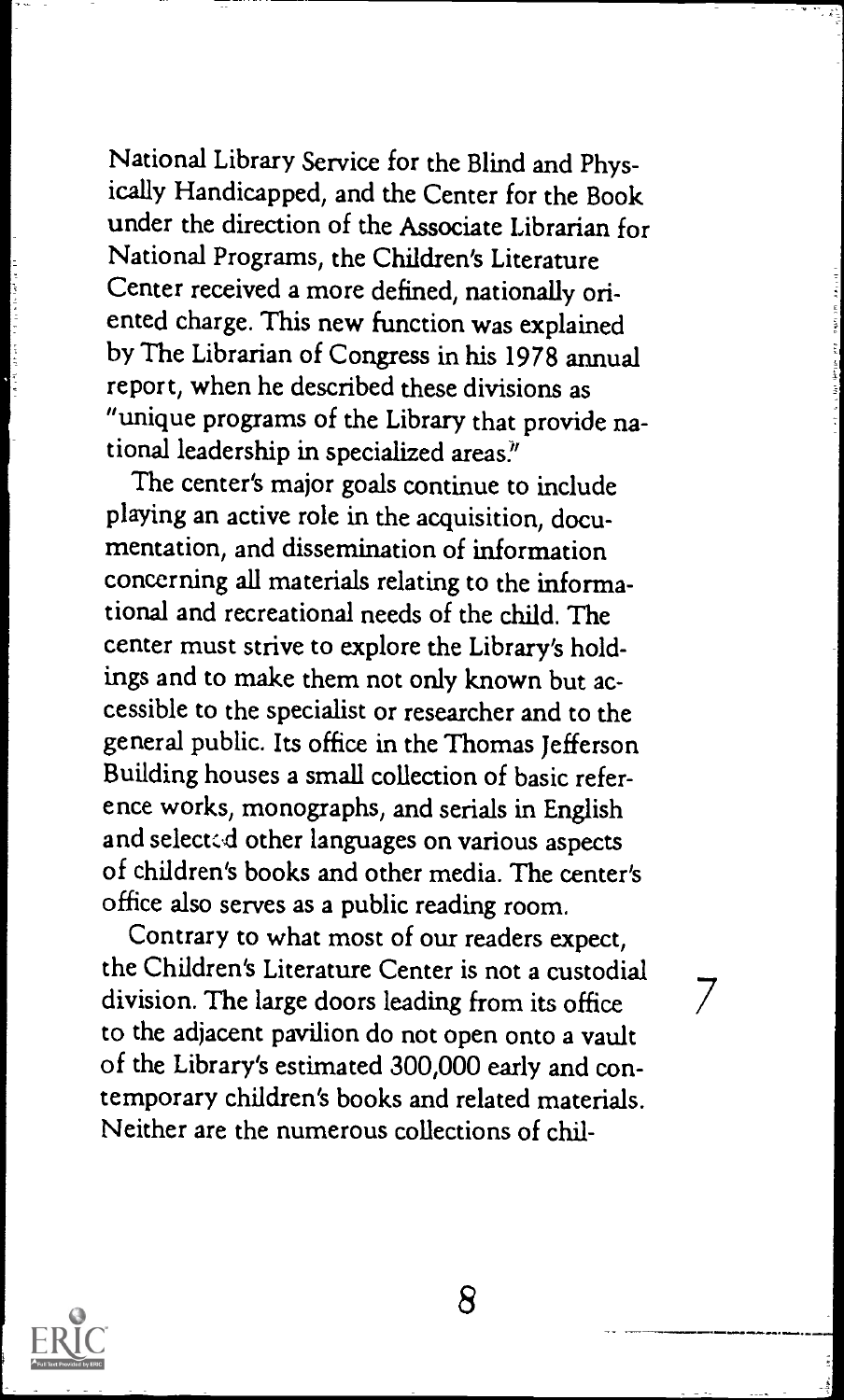dren's books in approximately sixty languages housed anywhere nearby.

The visitor eager to see some children's book stacks can catch a glimpse of those grouped together close to the Main Reading Room in the PZ section of the LC classification: belles lettres, poetry, folklore in the English and European languages. All nonfiction books, however, are shelved with their respective subject areas. Children's materials are scattered everywhere throughout this complex collection. For example, many foreign-language books are acquired and housed by the respective language divisions; children's maps are not only acquired but cataloged by the Geography and Map Division; children's periodicals are shelved in the general collection of bound periodicals; rare children's books are part of the Rare Book and Special Collections Division; children's books with musical scores can be found in the Music Division; original children's book art is maintained in the Prints and Photographs Division; children's books in braille are housed by the National Library Service for the Blind and Physically Handicapped; and a sampling of pop-up books is kept on the center's own shelves. Many boxes of uncataloged foreignlanguage children's materials are shelved in the stacks, accessible only to the initiated public or staff. The Children's Literature Center has its hands full acting as a clearinghouse for all these riches.

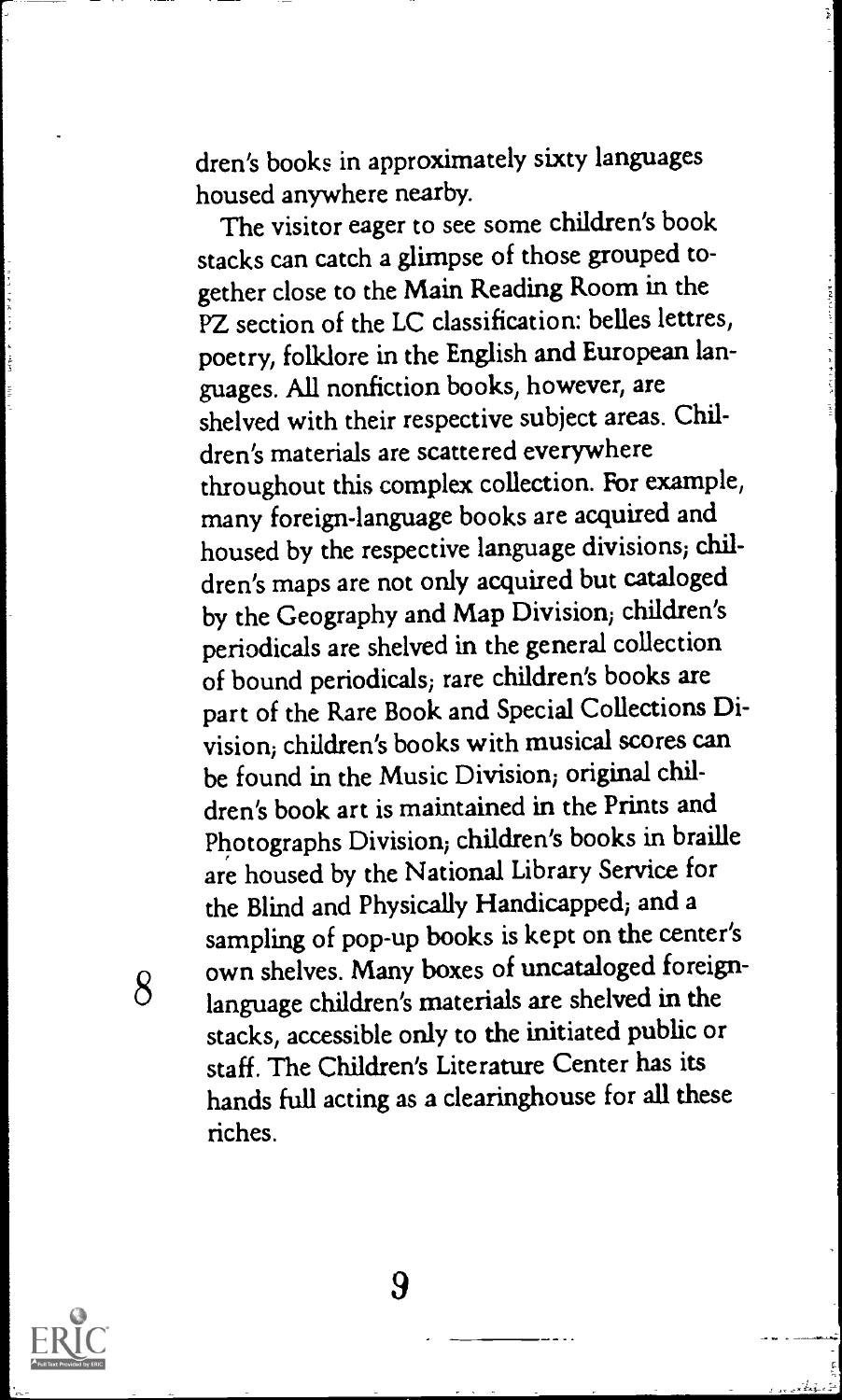Users of the center can be grouped broadly into those dealing with the production, dissemination, or evaluation of children's materials (for example, editors, film producers, illustrators, or reviewers); the general public; government agencies or bodies relating to the welfare of the child; and those serving children directly (librarians and teachers).

Aside from its main function of information retrieval, the center has other ways of pointing to the Library's rich resources. One of the most pleasant and visible has been the center's National Children's Book Week lectures. Since 1963 the center has invited national and international children's book creators, including Maurice Sendak, Erik Haugaard, and Astrid Lindgren, to speak at the Library.

Madeleine L'Engle, this year's lecturer, was received enthusiastically by an audience that obviously knew her writings well. Her readers have long appreciated both her ability to tell a good story and the values she imparts to us: a belief in the positive strength of the individual, appreciation for the power and kindness of family bonding, and faith in a supreme force that guides and protects us and provides us with hope.

Madeleine L'Engle makes us believe that we  $9$ too can succeed if we will dare to be creative.

> Sybille Jagusch Chief Children's Literature Center

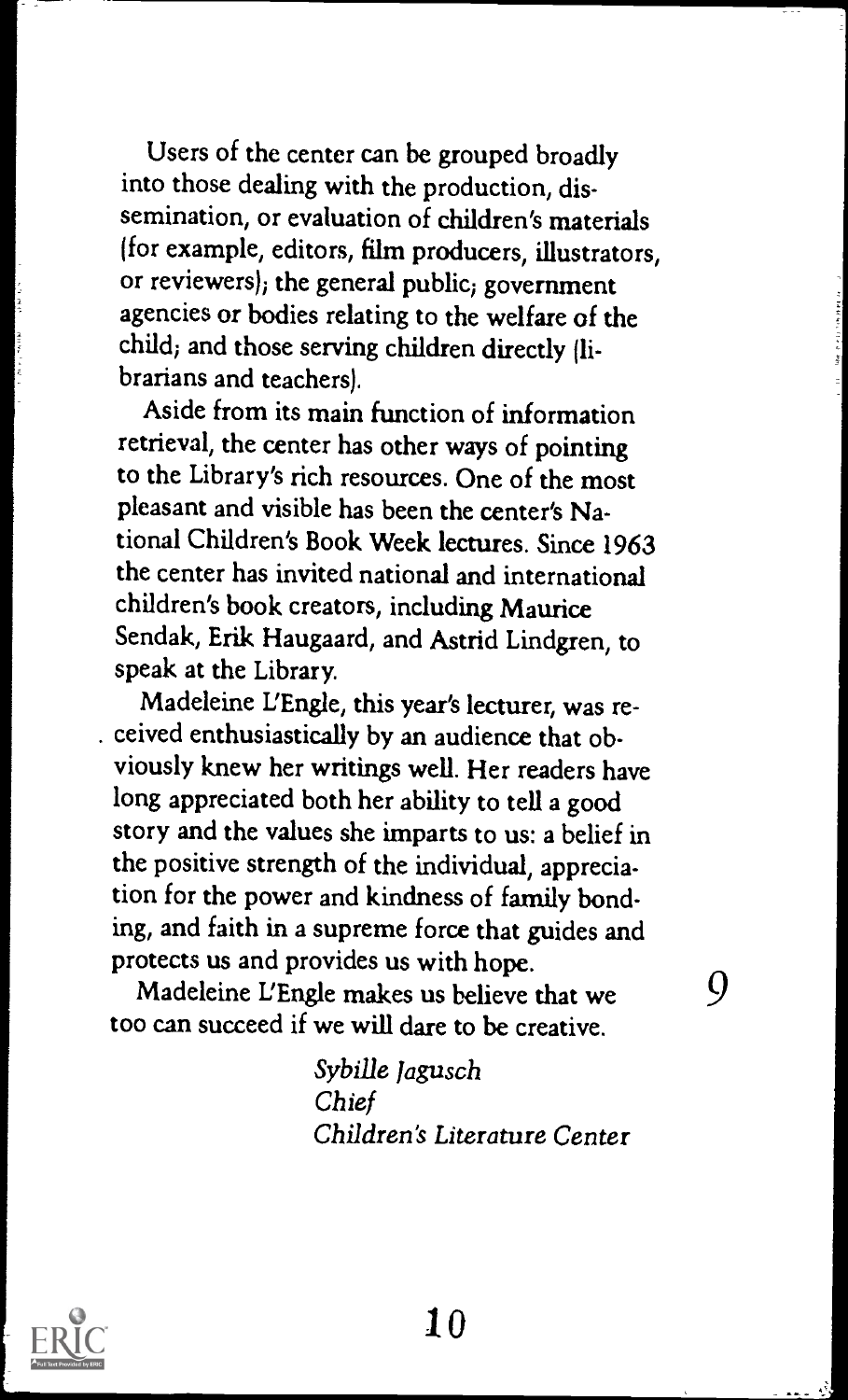# Dare to be Creative! Madeleine L' Engie

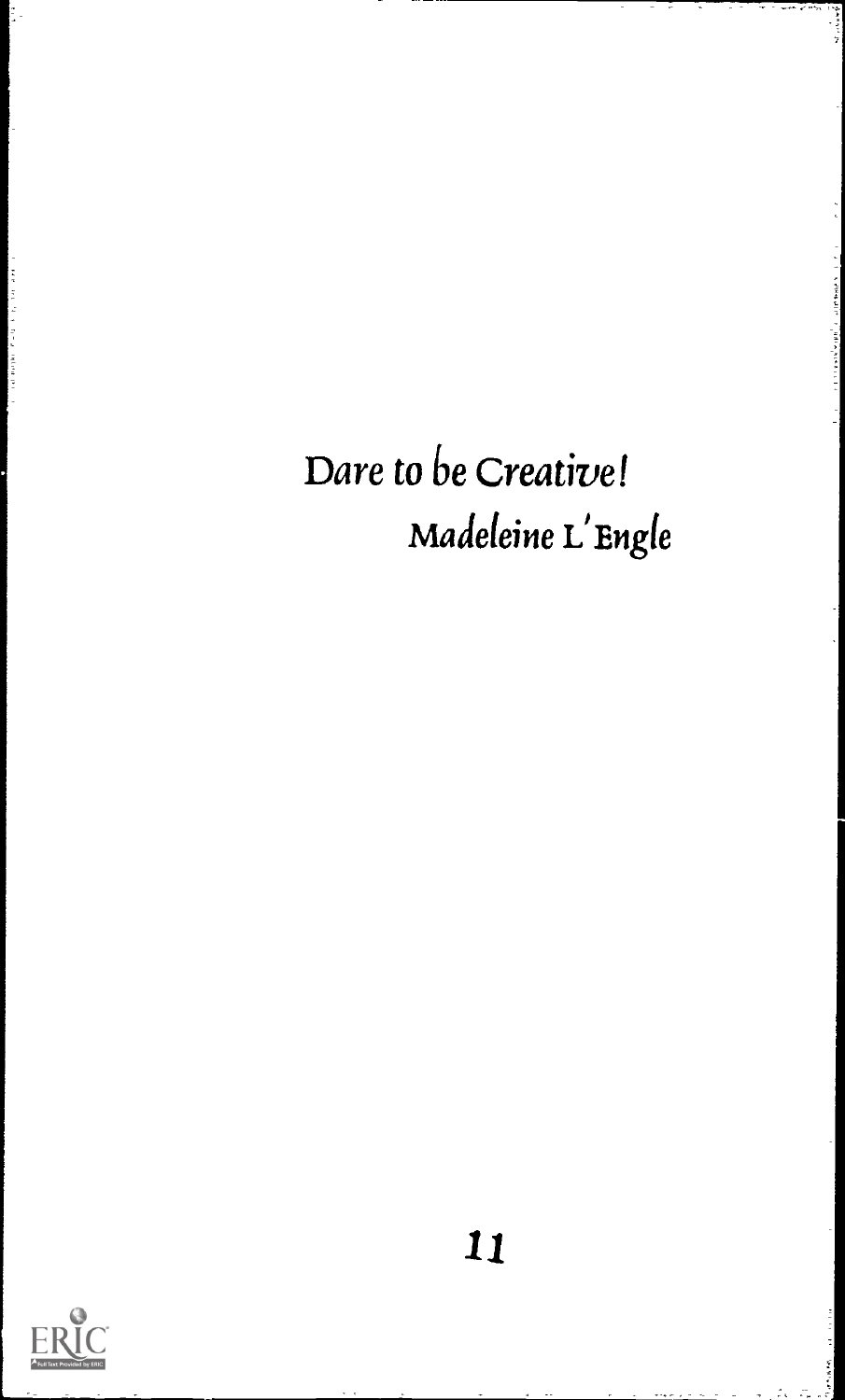$\overline{O}$  I dare disturb the universe?" asks T.S. Eliot's J. Alfred Prufrock. It's not an easy question, and there are no easy answers. Robert Cormier, in his cautionary tale The Chocolate War, has his young hero ask J. Alfred's question, and because this is not a novel of realism, as many people think, but a cautionary tale, the answer is, "You'd better not dare, because if you do, you'll get hurt." In this book, Cormier takes something which is already in existence in a small way and has it burst out into enormous proportions, in somewhat the same way that James Clavell does in The Children's Story, a small chill book which he was inspired to write when his daughter came home from school, having been taught by rote to say the pledge of allegiance, gabbling it with no understanding, and he saw how easily the tender mind of a child can be manipulated.

美囊

The writer whose words are going to be read<br>children has a heavy responsibility. And yet.  $13$ by children has a heavy responsibility. And yet, despite the undeniable fact that children's minds are tender, they are also far more tough than many people realize, and they have an openness and an ability to grapple with difficult concepts



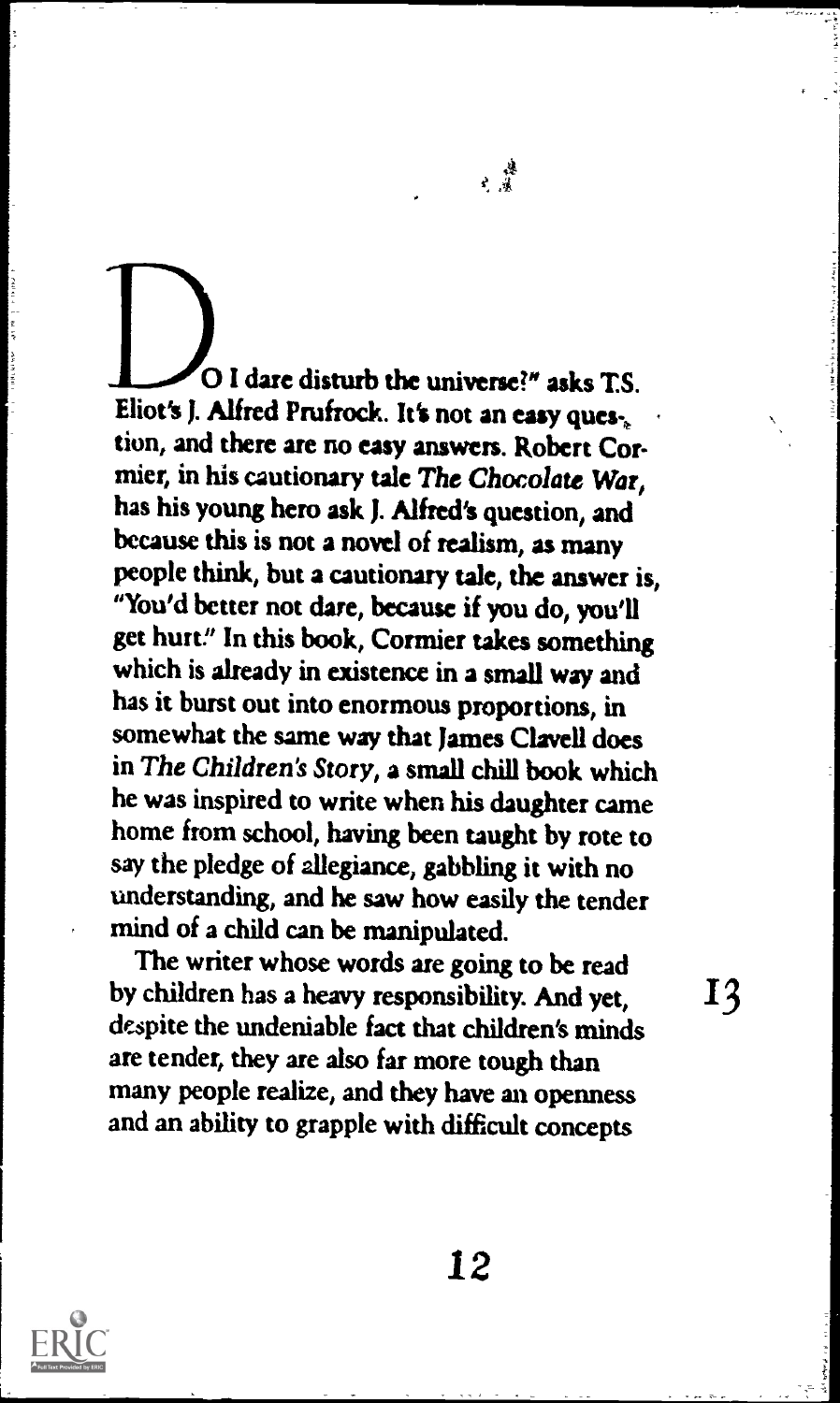which many adults have lost. Writers of children's literature are set#apart by their willingness to confront difficult questions.

t,

ż

Perhaps for this reaton, the content of children's books is often'a matter of controversy. There are, of course, built-in restraints in the writing and publishing of a book marketed for children. Responsible editors and publishers are going to exercise these restraints by refusing to publish a book they consider pornographic, or ethnically prejudiced, or in any way potentially damaging to children. And here we come to a very fine line: what is the difference between honest editorial advice, and the manipulating of a writer?

Many years ago, when A Wrinkle in Time was being rejected by publisher after publisher, I wrote in my journal, "I will rewrite for months or even years for an editor who sees what I am trying to do in this book and wants to make it better and stronger. But I will not, I can not diminish and mutilate it for an editor who does not understand it and wants to weaken it."

14 book, as I had, sadly, the right and obligation to Now, the editors who did not understand the book and wanted the problem of evil softpeddled had every right to refuse to publish the try to be true to it. If they refused it out of honest conviction, that was honorable. If they refused it for fear of trampling on someone else's toes, that was, alas, the way of the world. Finally,

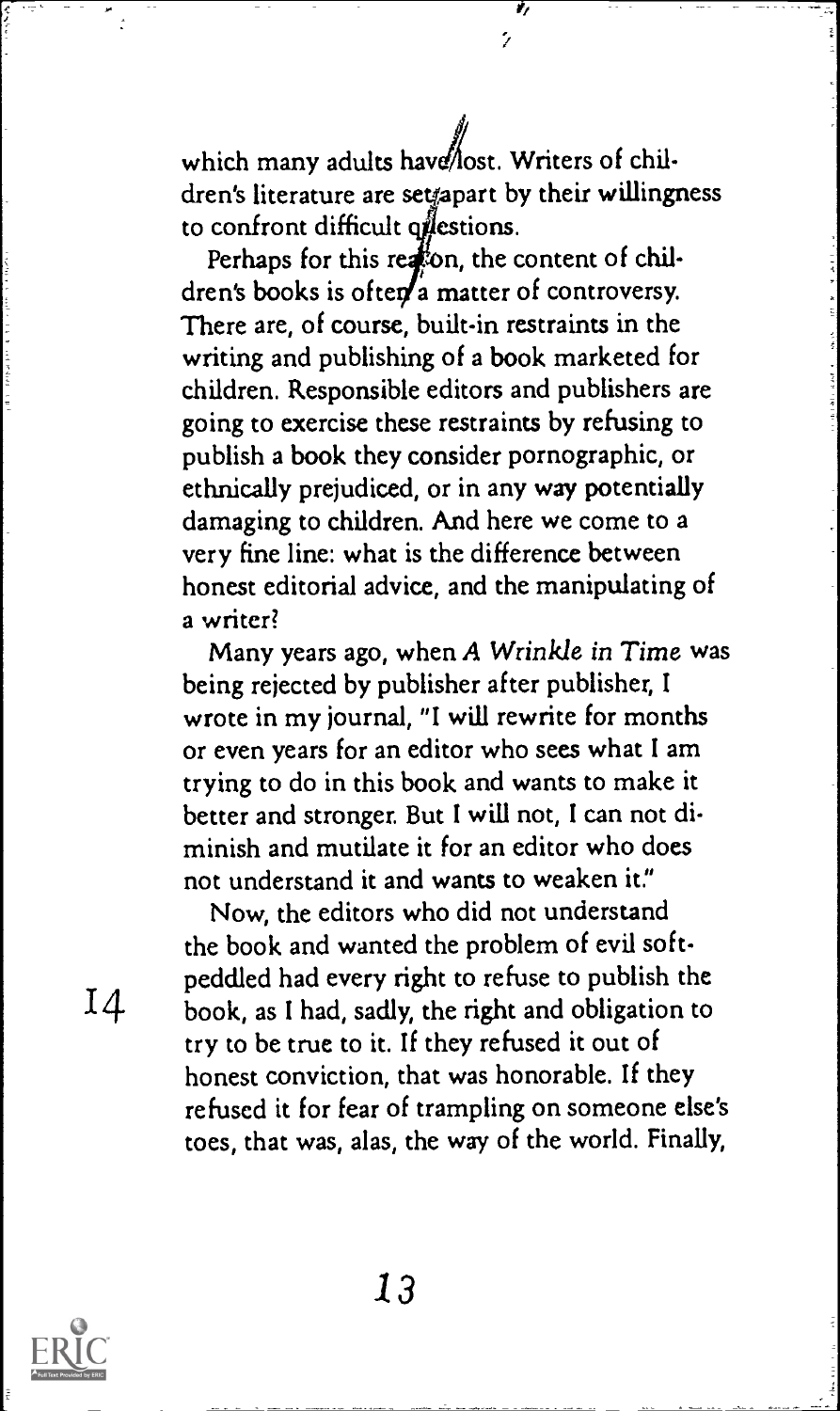in John Farrar and Hal Vursell I found a publisher and an editor who did understand the book and helped me to know what I needed to do to make it more the book I was trying to write.

After a book is published, we then come to the problem of outside interference. I am very wary of those individuals who are neither writers nor editors nor even, in some cases, readers, who feel that they have the right to apply their own moral criteria to the books in public and school libraries. I have enormous respect and admiration and love for the librarians who are rising up to protest this, because they are putting their very jobs on the line.

Recently I was lecturing in the Midwest, and the head librarian of a county system came to me in great distress, bearing an epistle composed by one woman, giving her all the reasons she should remove A Wrinkle in Time from the library shelves. This woman, who had obviously read neither Wrinkle nor the Bible carefully, was offended because she mistakenly assumed that Mrs. What, Mrs. Who, and Mrs. Which were witches practicing black magic. I scrawled in the margin that if she had read the text she might have noted that they were referred to as guardian angels. The woman was also offended because they laughed and had fun. Is there no joy in heaven? The woman belonged to that group of people who believe that any book which mentions witches or ghosts is evil and must be

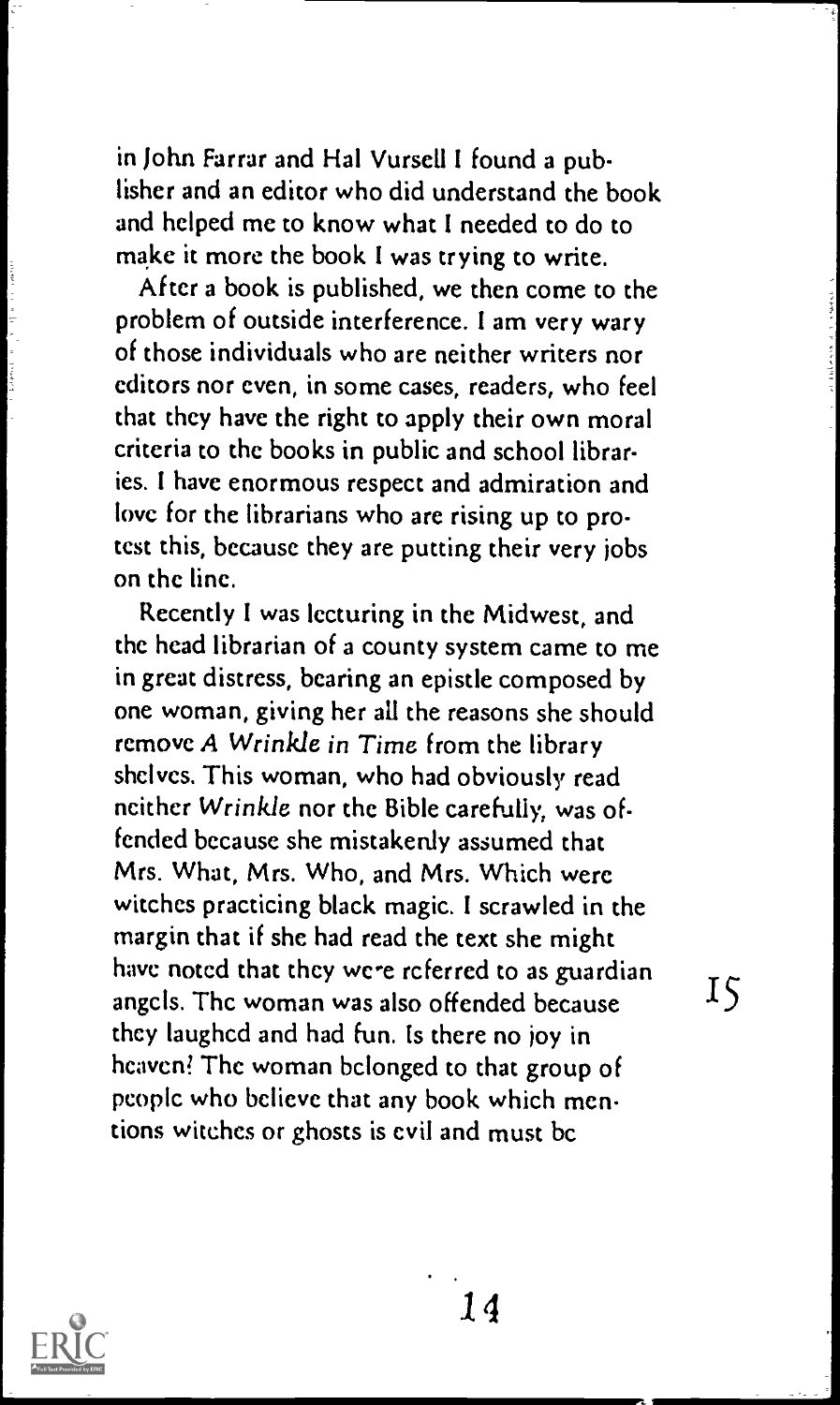banned. If these people were consistent, they would have to ban the Bible: what about the Witch of Endor and Samuel's ghost?

The woman's epistle went on to say that Charles Wallace knew things that other people didn't know. "So did Jesus," I scrawled in the margin. She was upset because Calvin sometimes felt compulsions. Don't we all? This woman obviously felt a compulsion to be a censor. Finally I scrawled at the bottom of the epistle that I truly feared for this woman. We find what we are looking for. If we are looking for life and love and openness and growth, we are likely to find them. If we are looking for witchcraft and evil, we'll likely find them, and we may get taken over by them.

On the other side of the censoring coin, there was an uproar in another midwestern city about the removal from the shelves of The Best Christmas Pageant Ever because the word Christmas is in the title. Do we have the right to impose our own religious beliefs, from no matter which direction they come, on the rest of the world? I don't think so.

16 moved from library shelves because of their Someone sent me a clipping from a daily newspaper containing a list of ten books to be repornographic content. On the list was one of C. S. Lewis's Narnia books. Also on the list was my book A Wind in the Door. I am totally baffled and frankly fascinated. This is the first time C. S.

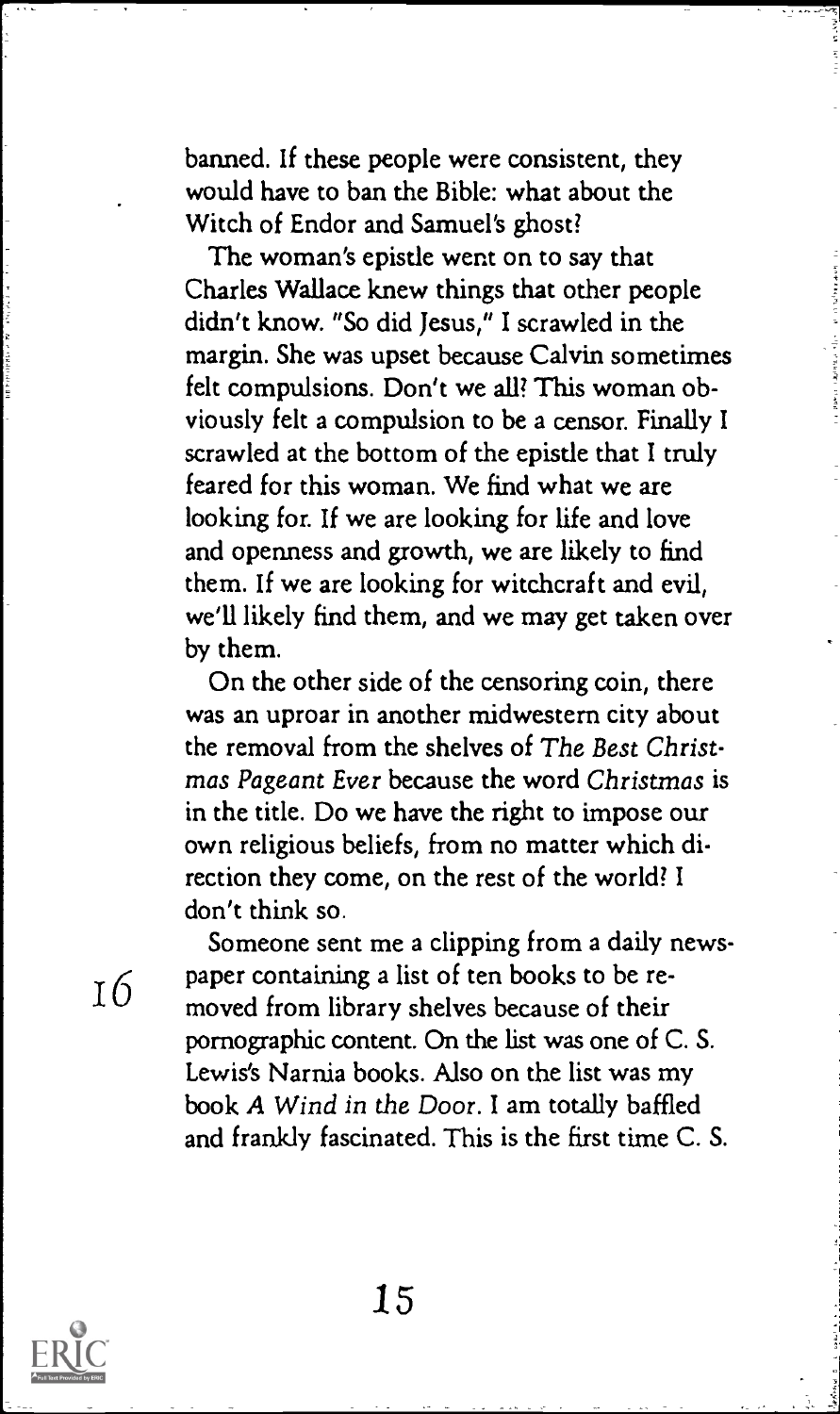Lewis and I have been listed together as writers of pornography. I don't know whether to laugh or cry.

We all practice some form of censorship. <sup>I</sup> practiced it simply by the books I had in the house when my children were little. If I am given a budget of S500 I will be practicing a form of censorship by the books I choose to buy with that limited amount of money, and the books I choose not to buy. But nobody said we were not allowed to have points of view. The exercise of personal taste is not the same thing as imposing personal opinion.

When my girls were in junior high school, Mary McCarthy's novel The Group was circulating, underground, among the students. It is a book I happen not to like, though I very much admire some of her other books. I read it because I knew the girls were going to read it, whether I permitted it or not, and I preferred reading it with them, and discussing it, to having them reading it subversively, behind my back, and perhaps being confused by it. The second chapter is a blow-by-blow account of the sexual act, and I remarked that when something so private is descibed so publicly it loses any possibility of being about love. To my delight-and rather to my surprise-I heard my younger daughter, on the phone to her best friend, parroting my words as though they were her own. And surely that was healthier, having it out in the open, than keeping



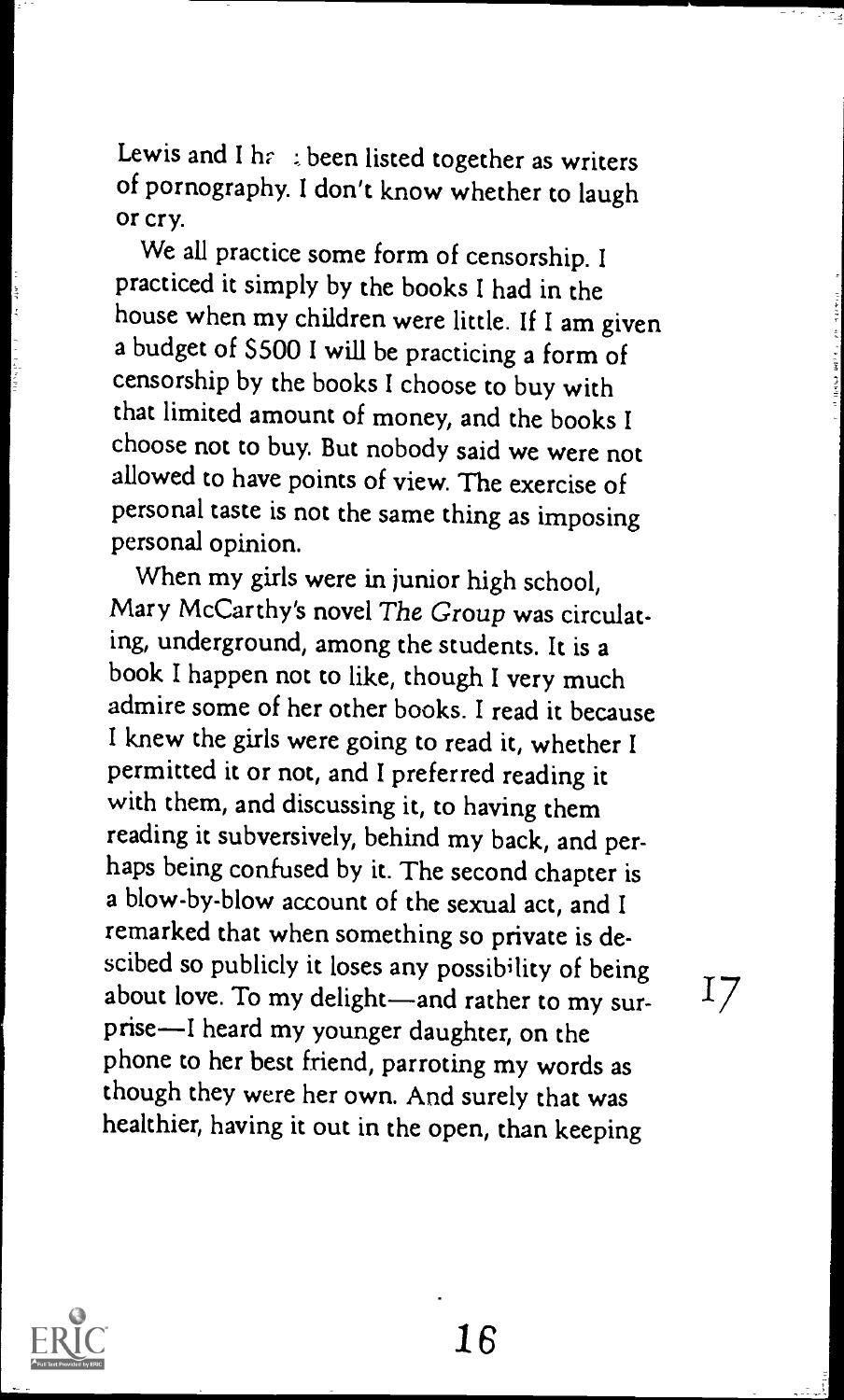it under cover. There's no easy solution. There were books I didn't want my children to read, at least until they were older. Thoughtless permissiveness is somewhat like offering a dry martini to a two year old or giving a sports car to a four year old.

As a writer, I have to accept that books that are marketed as Young Adult Novels are going also to be read by the ten year olds. But I, too, read avidly when I was ten. I read every book I could get my hands on, suitable or unsuitable. However, when I was ten I simply skipped over the parts of the books which were not within the context of my own life. The dubious sections of novels did not hurt me because I did not understand them and skipped over them, just as I skipped over the sermonizing in some Victorian novels in order to get on with the story.

And the stories I cared about, the stories I read and reread, were usually stories which dared to disturb the universe, which asked questions rather than gave answers.

18 reading a book of fiction! They tend to hide it I turned to story, then, as now, looking for truth, for it is in story that we find glimpses of meaning, rather than in textbooks. But how apologetic many adults are when they are caught and tell you about the "How-To" book which is what they are really reading. Fortunately, nobody ever told me that stories were untrue, or should be outgrown, and then as now they nourished me

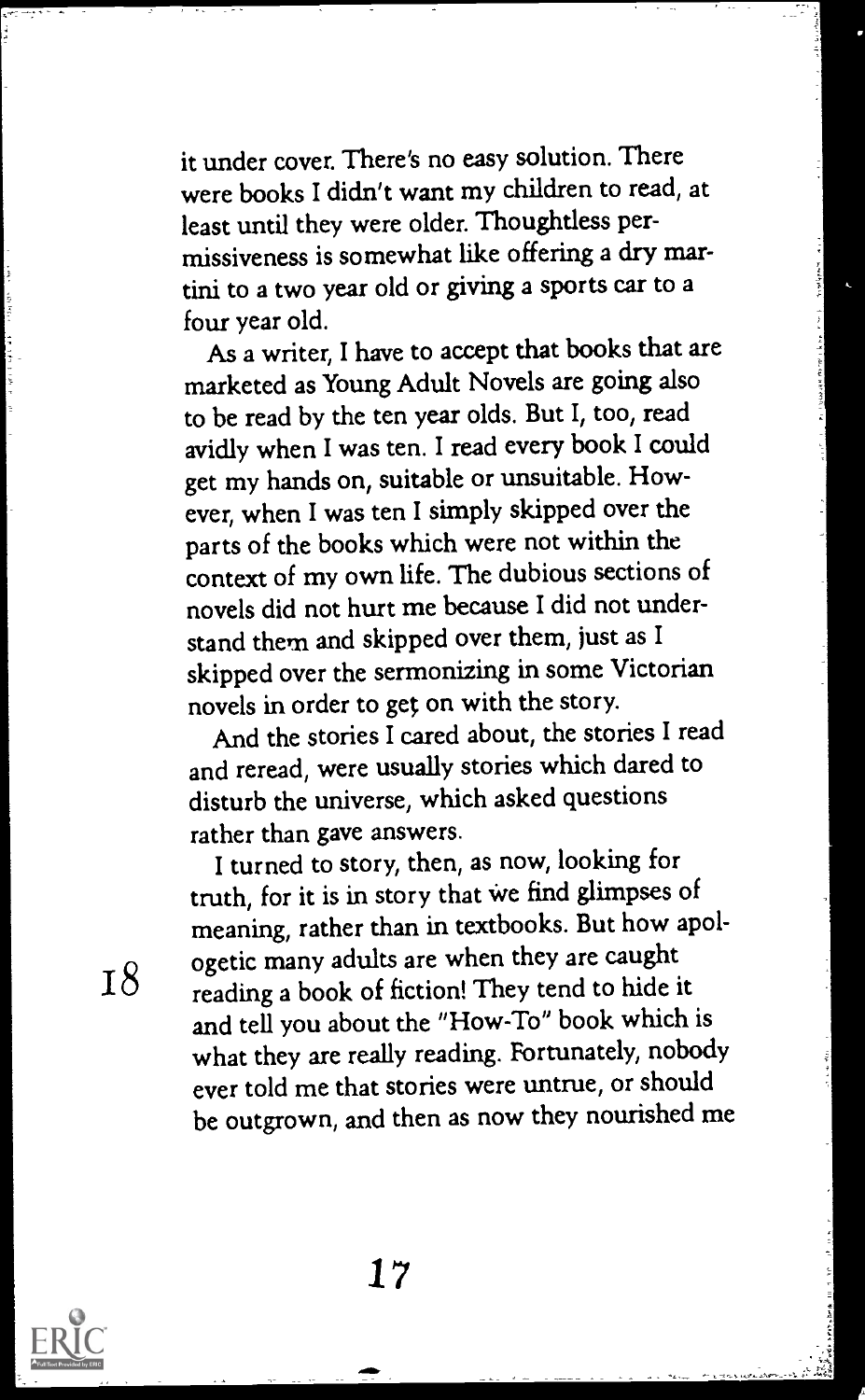and kept me willing to ask the unanswerable questions.

I read indiscriminately, and I read what I call One-Read Books as well as Seven-Read Books. I don't think the One-Read Books did me much harm. I read them and forgot them. The Seven-Read Books-and sometimes Ten- and Twenty-Read Books-undoubtedly did influence me. And I wonder how these beloved books would fare today with those looking for excuses to ban and burn?

I must have read Emily of New Moon at least once a month for a couple of years. Emily has recently come back into print, and I read it again. It no longer had the same impact it had on me when I was ten, but there is still much loveliness in it-Emily's passionate response to the beauty of nature, for instance. But possibly some people would find this suspect, because Emily refers to the wind as The Wind Woman, and she speaks of the Flash, a moment of unexpected glory which often comes when least expected.

But of course what meant most to me in the Emily Books was Emily's determination to be a writer, her understanding of the immense work it takes to write a story, her willingness to listen to a crusty but creative teacher, to learn. Of course I identified with Emily. And Emily also had a touch of her Scottish ancestors' second sight. I suspect this would terrify those who don't take notice of ghoulies and ghosties and things that go

19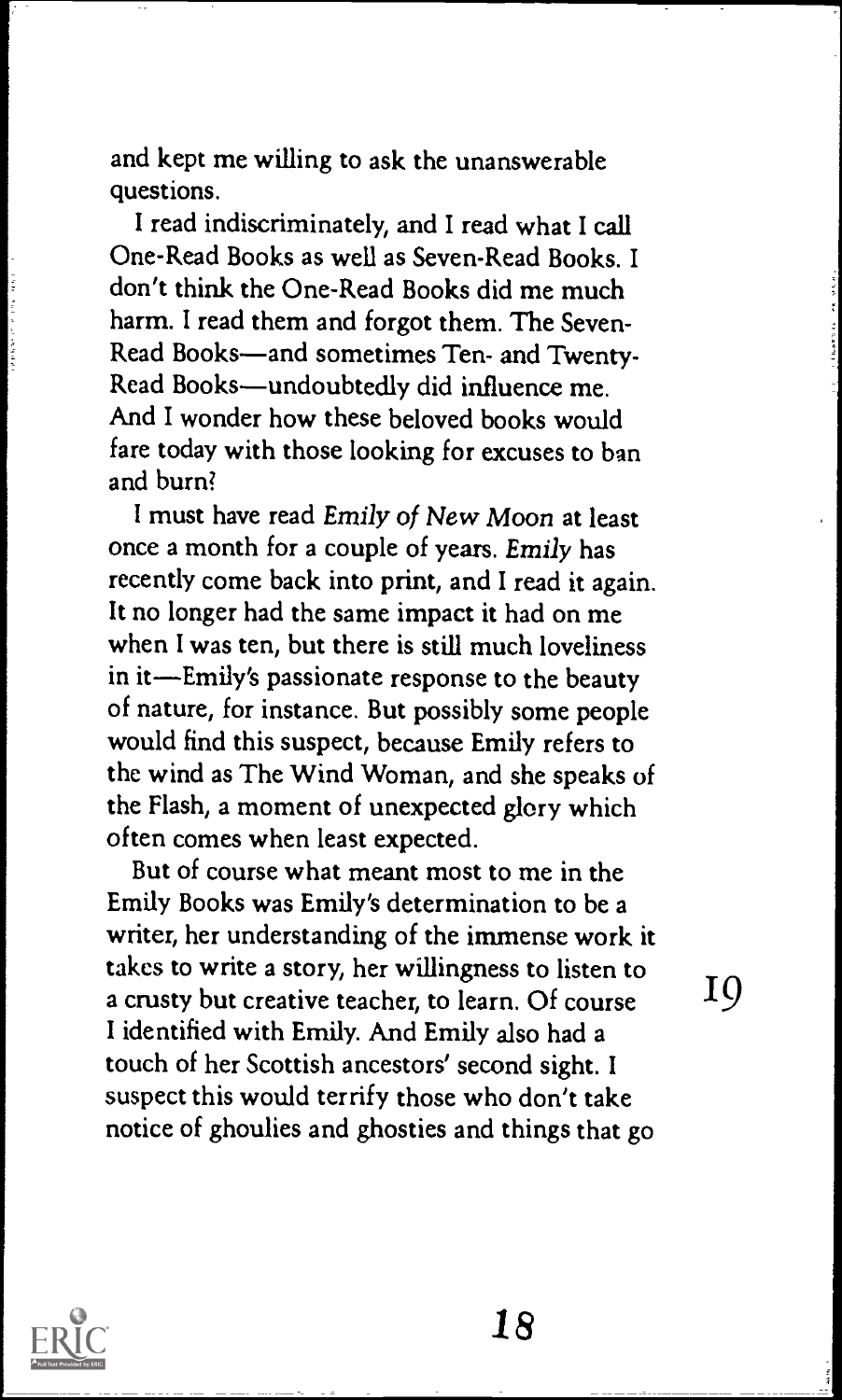bump in the night with the Scottish openness to the world beyond our immediate senses.

Another favorite was The Wind in the Willows, with its delightful humor, and its delicate sense of wonder, especially in the chapter "The Piper at the Gates of Dawn." The Secret Garden, too, was certainly a Seven-Read Book. As a child, I read my mother's copy. I read it aloud many years later to a group of half-a-dozen little girls on a rainy weekend. And, a generation later, I had the joy of reading it aloud once again to my granddaughters. It's a perenially loved book, because I think we all see something of ourselves in self-centered Mary Lennox, and we, too, are freed as she moves out of the prison of self into the wider world of love and friendship, for the Secret Garden is as much the garden of Mary's heart as it is the English walled garden.

But the wonder and beauty of Mole's and Rat's encounter with the great god Pan is immediately attacked as being un-Christian, and I was horrified to hear that one of the censoring groups wanted to burn The Secret Garden because Diccon, the Yorkshire boy, mentions the word magic.

2 O and the source: "A book is the only place in which you can examine a fragile thought without Someone sent me this quotation, without giving me the source: "A book is the only place in breaking it, or explore an explosive idea without fear it will go off in your face. It is one of the few sources of information left that is served up without the silent black noise of a headline, the



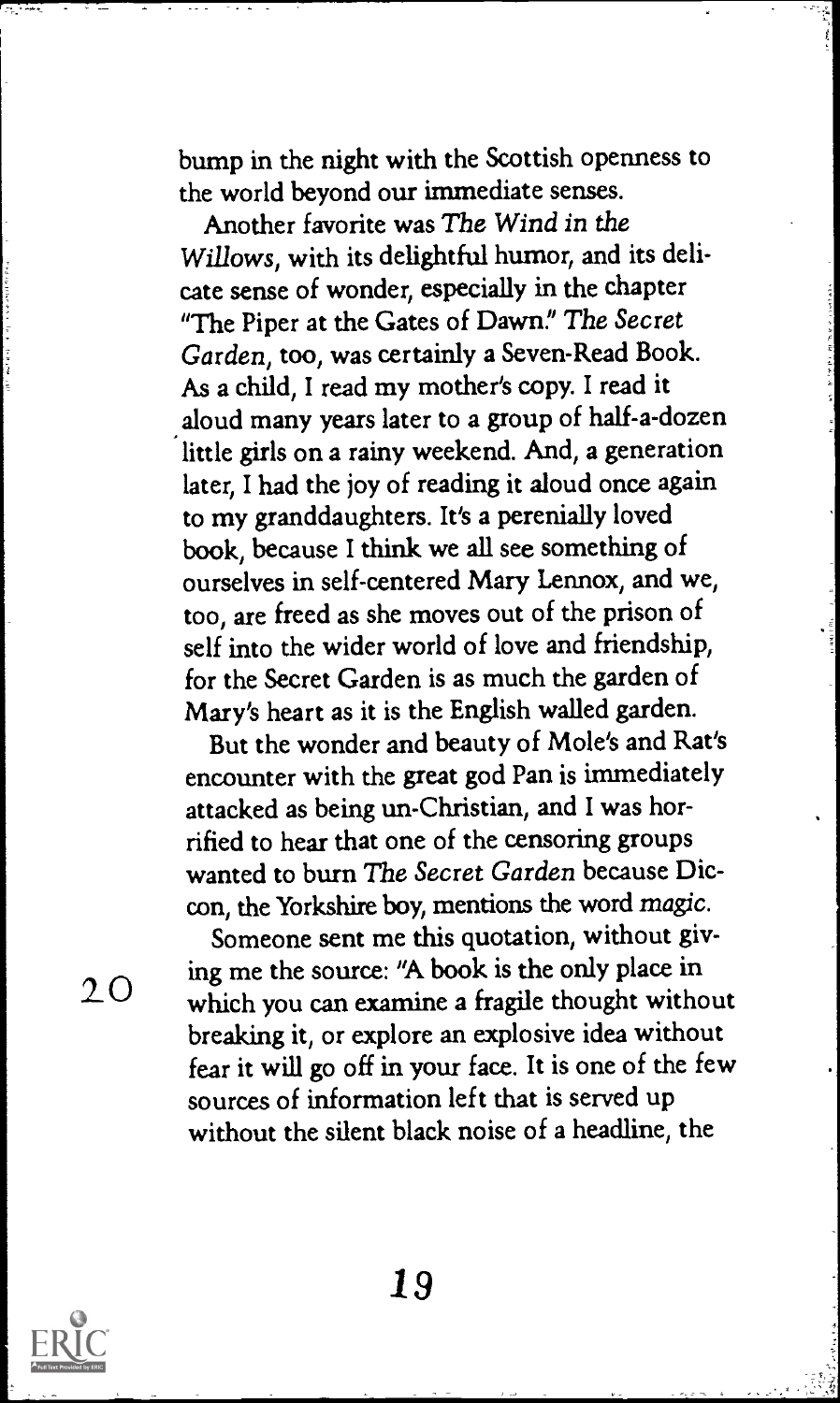doomy hullabaloo of a commercial. It is one of the few havens remaining where a [person's] mind can get both provocation and privacy!'

I wish we were all that open minded in our thinking and discussing.

One time I was in the kitchen drinking tea with my husband and our young son, and they got into an argument about ice hockey. I do not feel passionate about ice hockey. They do. Finally our son said, "But Daddy, you don't understand." And my husband said, reasonably, "It's not that I don't understand, Bion. It's just that I don't agree with you."

To which the little boy replied hotly. "If you don't agree with me, you don't understand."

I think we all feel that way, but it takes a child to admit it. And it's frighteningly true of those who would impose their own moral imperatives on the rest of the world, who would ban The Best Christmas Pageant Ever for being Christian, or A Wrinkle in Time for not being Christian, or the Narnia books for being pornographic.

We need to dare disturb the universe by not being manipulated or frightened by judgmental groups who assume the right to insist that if we do not agree with them, not only do we not understand but we are wrong. How dull the world would be if we all had to feel the same way about everything, if we all had to like the same books, dislike the same books. For my relaxing reading I enjoy English murder mysteries, but my husband

 $2I$ 

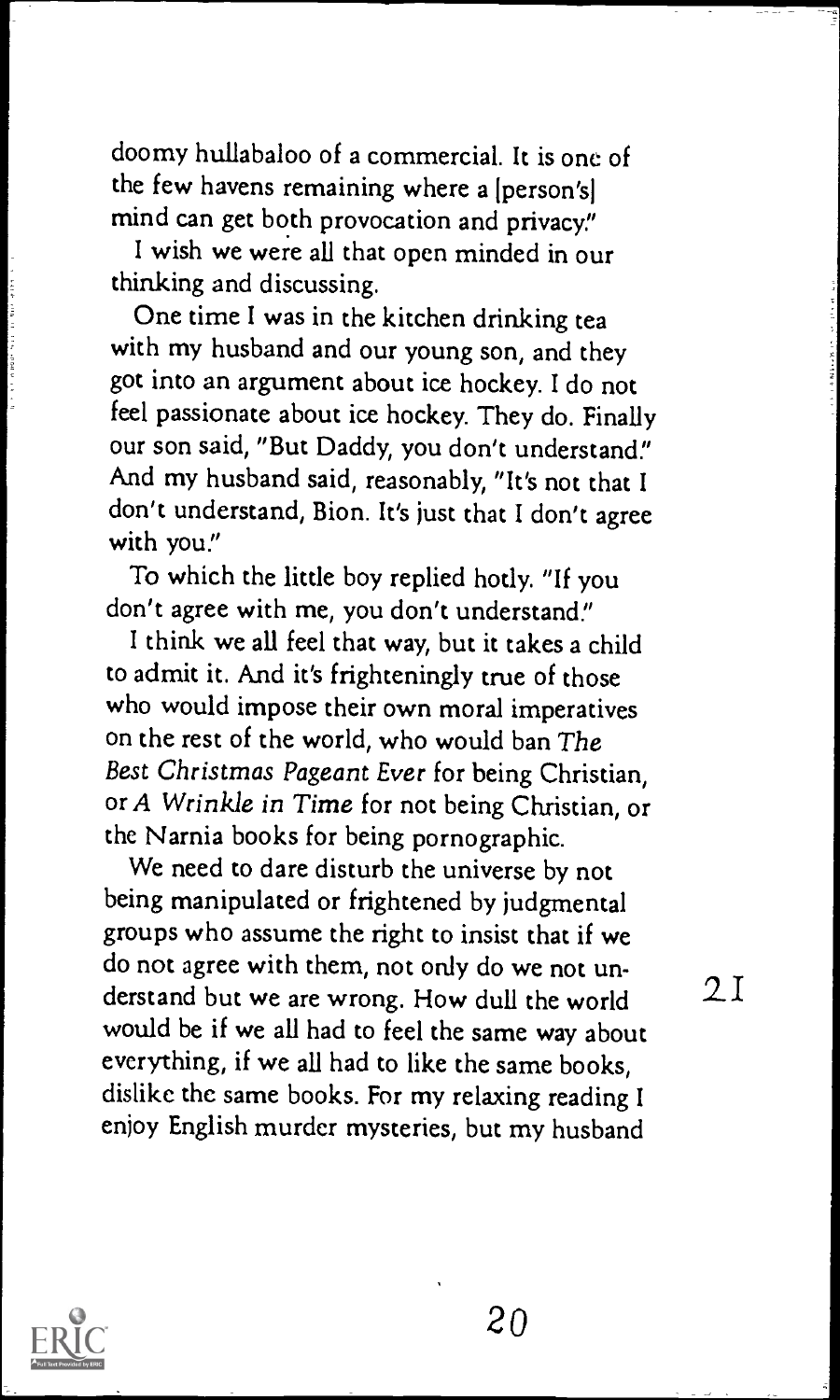prefers spy thrillers. I like beet greens and he likes beet root. We would be a society of ants if we couldn't have personal tastes and honest differences. And how sad it would be if we had to give up all sense of mystery for the limitr d world of provable fact. I still can't read The Happy Prince or The Selfish Giant aloud without a lump coming into my throat, but I suppose that talking statues and giants are on someone's hit list.

Perhaps some of this zeal is caused by fear. But, as Bertrand Russell warns, "Zeal is a bad mark for a cause. Nobody had any zeal about arithmetic. It was the anti-vaccinationists, not the vaccinationists, who were zealous." Yet because those who were not threatened by the idea of vaccination ultimately won out, we have eradicated the horror of smallpox from the planet.

the day that they zealously set about persecuting<br>22 Semmelweis. But, thanks to him, many of us are It is hard for us to understand the zeal of the medical establishment when Dr. Semmelweis sensibly suggested that it might be a good idea if surgeons washed their hands after dissecting a cadaver, before going to deliver a woman in labor. This, to us, obvious suggestion of cleanliness was so threatening to the medical establishment of the day that they zealously set about persecuting alive because doctors now wash their hands. If the zealots had won, women would still be dying of septicemia after childbirth.

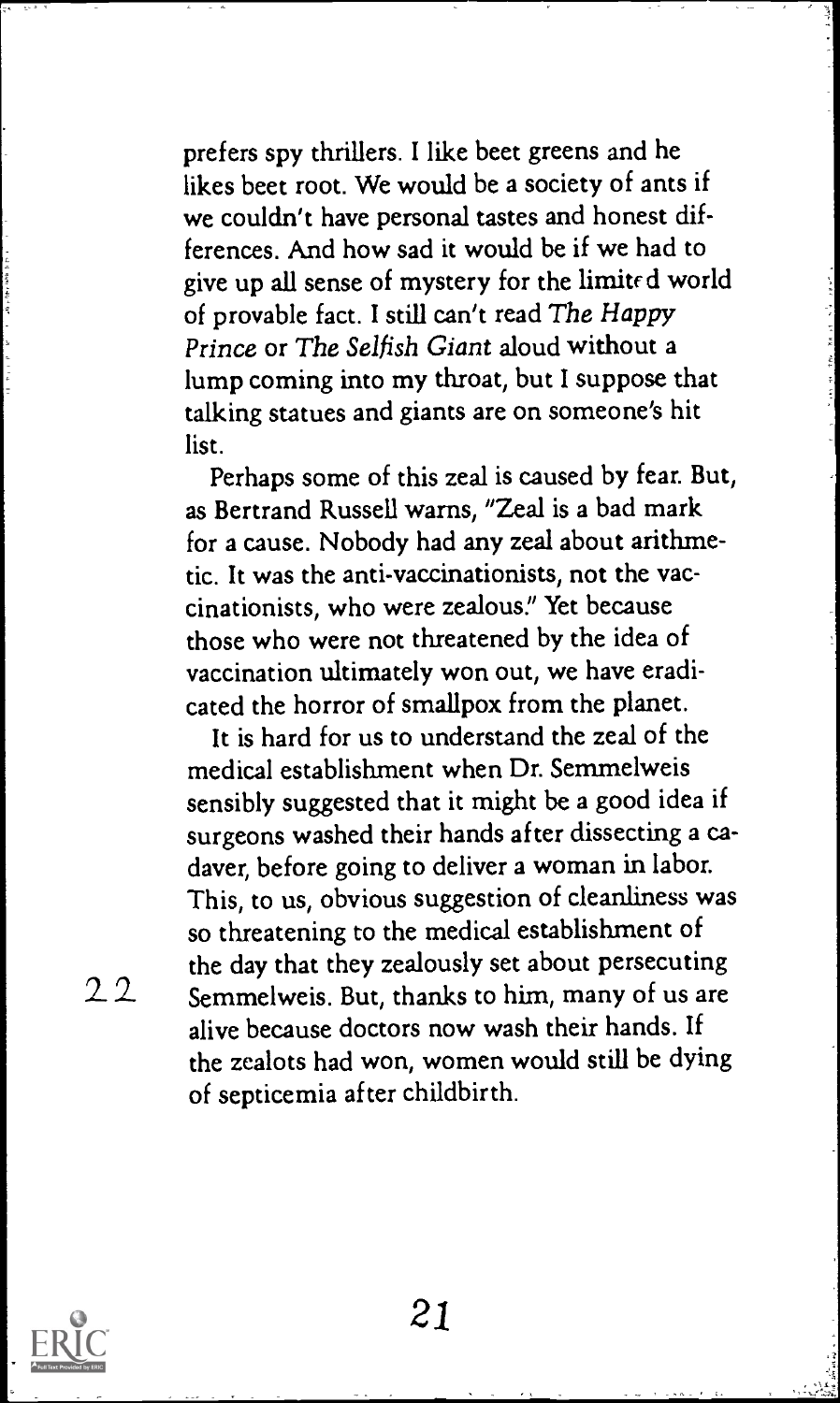Russell suggests that people are zealous when they are not completely certain they are right. I agree with him. When I find myself hotly defending something, when I am, in fact, zealous, it is time for me to step back and examine whatever it is that has me so hot under the collar. Do I think it's going to threaten my comfortable rut? Make me change and grow?—and growing always causes growing pains. Am I afraid to ask questions?

Sometimes. But I believe that good questions are more important than answers, and the best children's books ask questions, and make the reader ask questions. And every new question is going to disturb someone's universe.

Writing fiction is definitely a universe disturber, and for the writer, first of all. My books push me and prod me and make me ask questions I might otherwise avoid. I start a book, having lived with the characters for several years, during the writing of other books, and I have a pretty good idea of where the story is going and what I hope it's going to say. And then, once I get deep into the writing, unexpected things begin to happen, things which make me question, and which sometimes really shake my universe.

When I was working on A Wind in the Door, I had all the human characters, Meg and Charles Wallace and Calvin and the Murry parents. I had Progo, the cherubim, and Louise the Larger, the

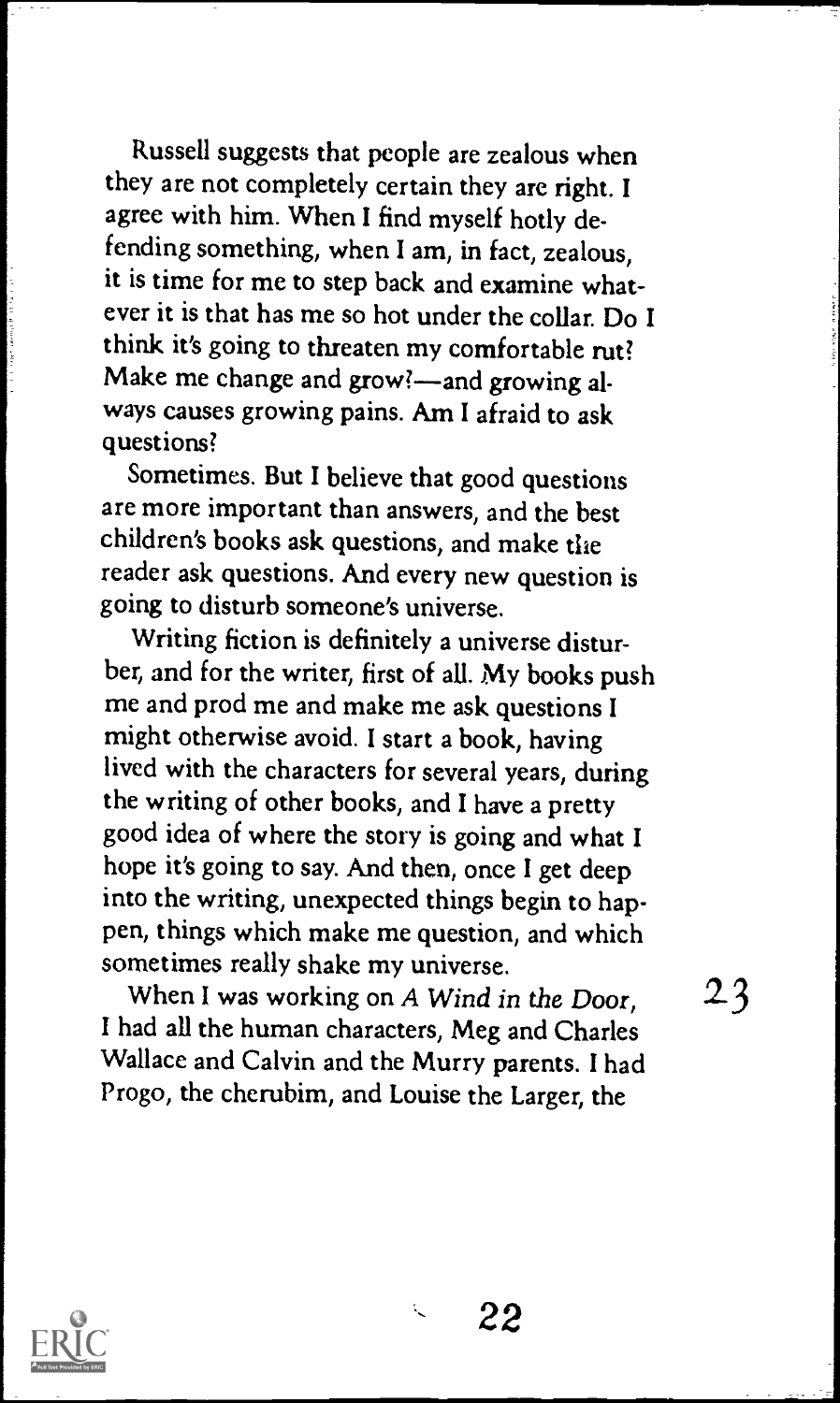snake, Blajeny, the teacher, and the terrible three Mr. Jenkinses. And I was totally bogged down. My story was not moving; it was simply refusing to go where I had expected it to go.

And just at that point my oldest and closest friend, who is a physician, sent me an article on mitochondria from the New England Medical Journal. Did that article ever disturb my universe! I had never before heard of mitochondria. When I was in school there was no such subject as cellular biology, and if there had been, I would have avoided it. But I read that article and I knew that my book wanted to go into a mitochondrion.

So, I had to learn cellular biology. I had to learn a lot more cellular biology than actually appears in the book so that the cellular biology that is there would be accurate.

I'm frequently asked about my "great science background," but I have no science background whatsoever. I majored in English Literature in college. We were required to take two languages and one science or two sciences and one language, so of course I took two languages and psychology. Part of my reluctance about science was that when I was in school, science was proud and arrogant. The scientists let us know that they  $24$  thought they had everything pretty well figured out, and what they didn't know about the nature of the universe, they were shortly going to find out. Science could answer all questions. The most interesting thing I did in science was when

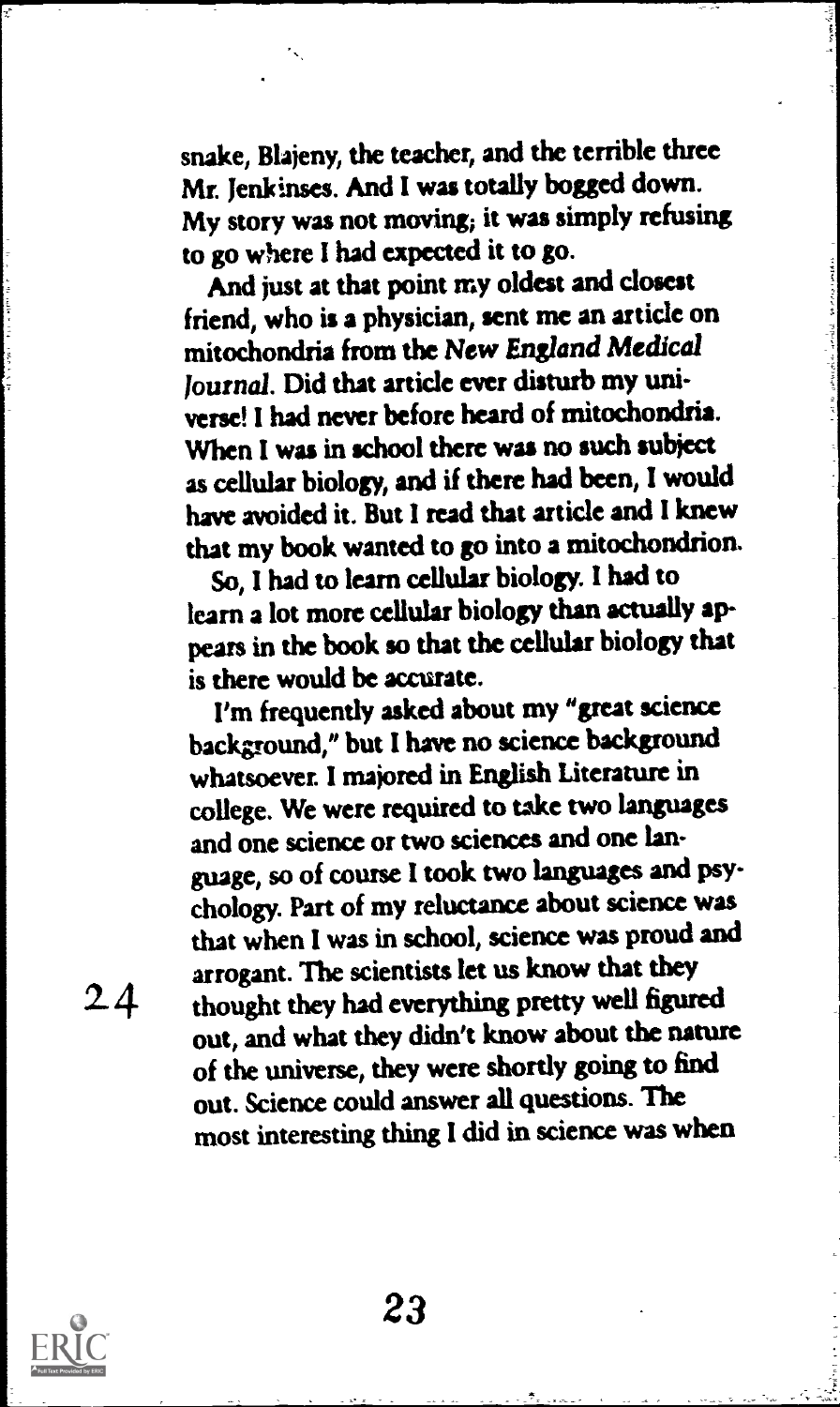I was in high school, where chemistry was a requirement for those going to college. The chemistry lab was in an old greenhouse, and one day while I was happily pretending to myself that I was Madame Curie, I blew up the lab.

Many years later, after I was out of school, married, and had children, the new sciences absolutely fascinated me. They were completely different from the pre-World War II sciences, which had answers for everything. The new sciences asked questions. There was much that was not explainable. For everything new that science discovered, vast areas of the unknown were opened. Sometimes contemporary physics sounds like something out of a fairy tale: there is a star known as a degenerate white dwarf and another known as a red giant sitting on the horizontal branch. Can't you imagine the degenerate white dwarf trying to get the red giant off the horizontal branch?

Then there are tachyons. Tachyons move at a speed faster than the speed of light, and for the tachyon, therefore, time moves backward, as it did for Merlin in The Once and Future King. The new sciences probe the universe with great imaginative leaps and nourish the world of story, of Let's Pretend and Make Believe and Yes, But What If (but I suspect that a degenerate white dwarf would horrify some of the vigilante groups, and perhaps mitochondria do, too, boggling the timid imagination), with their joy in the

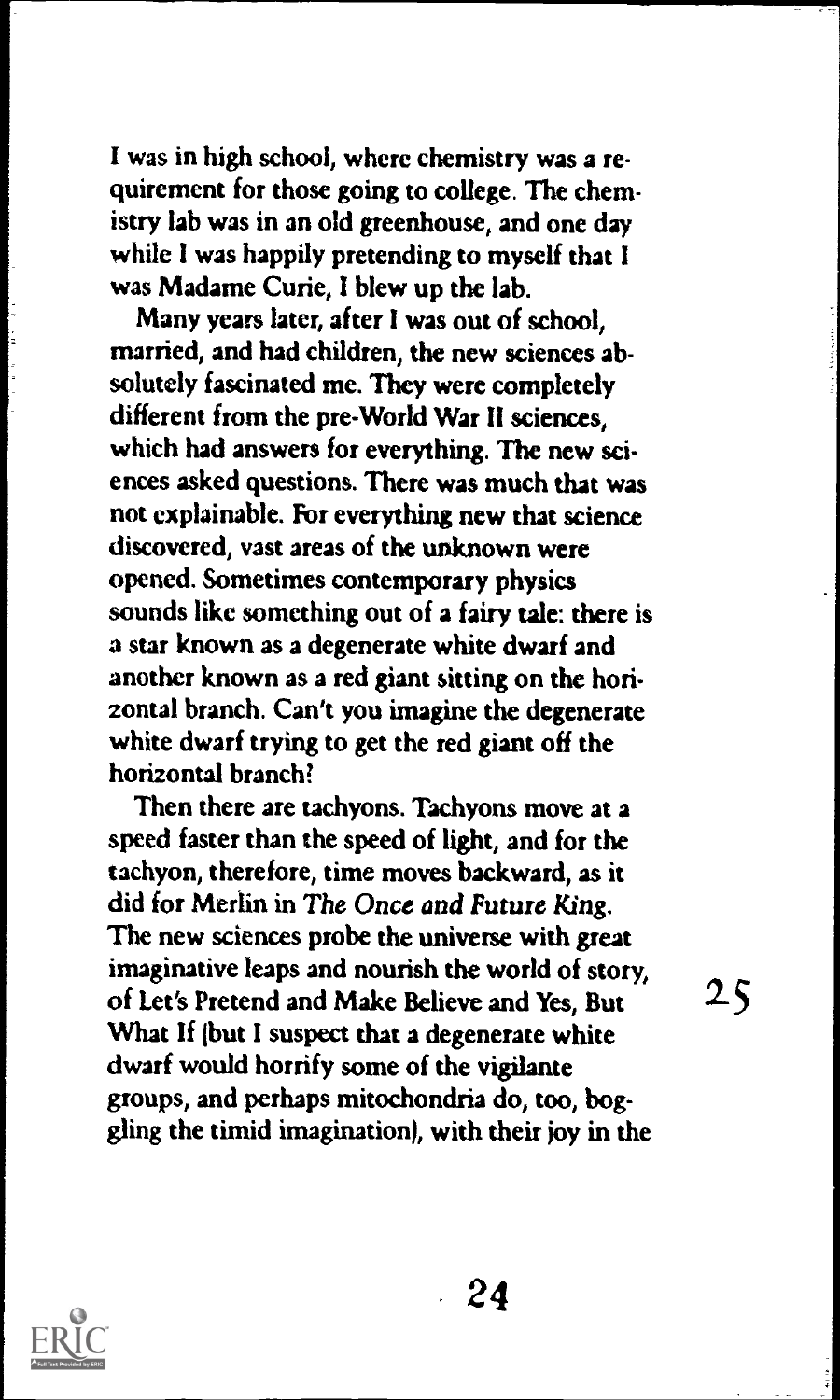loveliness of creation unfolding through the stars at night, the crystal uniqueness of snowflakes, the sense of reverence for much which cannot be exhaustively proved.

Disturbers of the universe do not always disturb it well, however, nor always for the benefit of humankind. Hitler was a great universe disturber. Khomeini is only one of a great many destructive universe disturbers all across the planet today.

So perhaps one of the most important jobs of the writer whose books arc going to be marketed for children is to dare to disturb the universe by exercising a creative kind of self-censorship. We don't need to let it all hang out. Sure, kids today know pretty much everything that is to be known about sex, but we owe them art, rather than a clinical textbook. Probably the most potent sex scene I have ever read is in Flaubert' Madame Bovary where Emma goes to meet her lover, and they get in a carriage and draw the shades, and the carriage rocks like a ship as the horses draw it through the streets. How much more vivid is what the imagination can do with that than the imagination-dulling literal description!

 $2.6\qquad \frac{\text{description}}{\text{I do not believe that any subject is in itself}}$ taboo; it is the way it is treated which makes it either taboo or an offering of art and love. On my personal censorship scale, showing violence as admirable is taboo. Showing the sexual act as

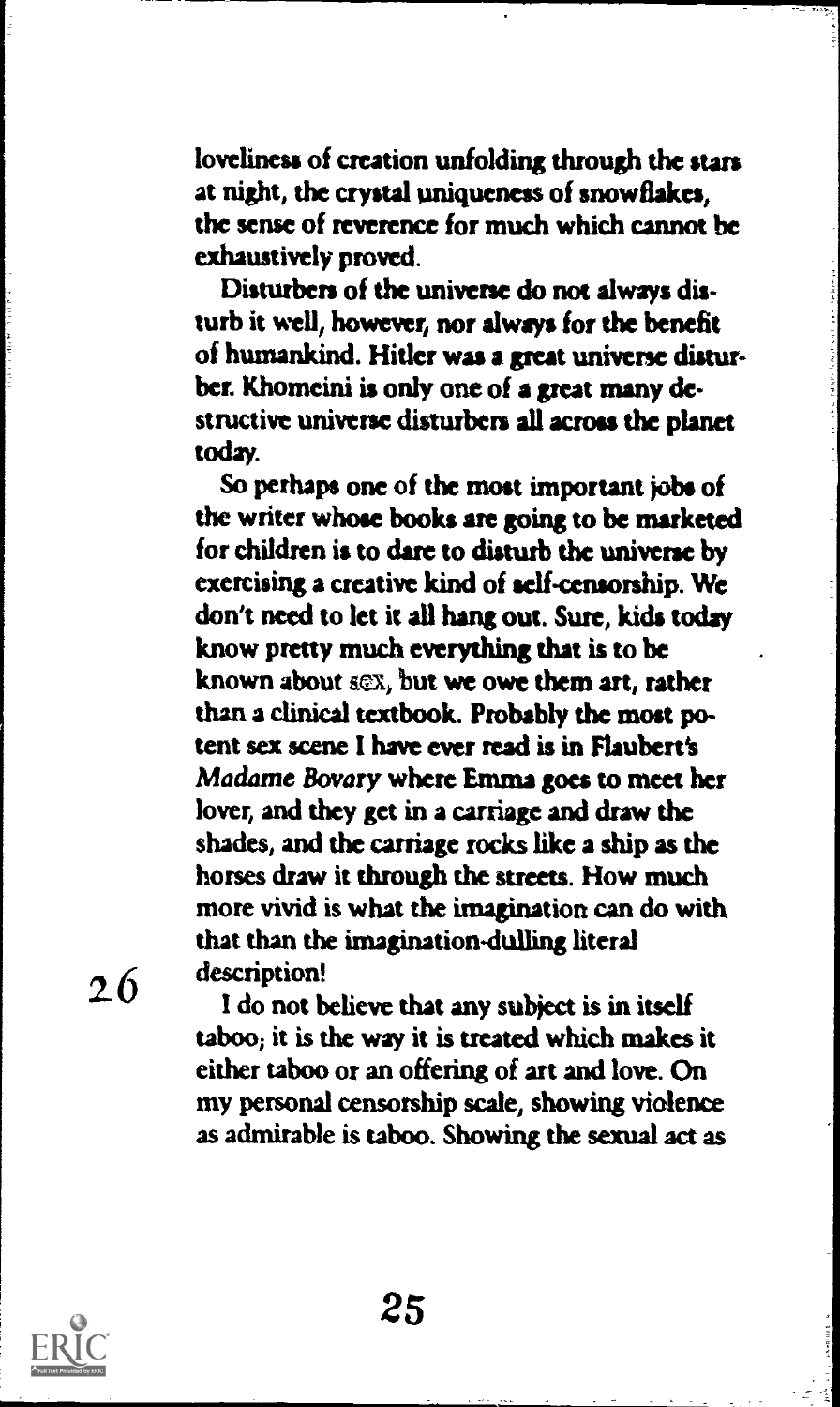the only form of love allowed the human being is taboo. Back when the early human being lived in caves or in the trees, we had to breed aggressiveness into ourselves in order to survive. We had to be able to kill wild animals, protect ourselves against hostile tribes. But now we have come to a point in the history of the human being where we are going to have to breed this kind of aggressiveness out of ourselves if we and the planet we live on are to survive.

Back in those primitive days, we had to breed into ourselves a powerful sex urge if we were to continue to exist as a species. The world was sparsely populated; few children lived to be adults; we had to produce as many as possible. Now, on our overcrowded planet, we must rediscover friendship and love and companionship, as the need to propagate the species as rapidly as possible becomes not only unnecessary but questionable, in a world where more and more people are starving. Do you realize that the word relationship came into the vocabulary only a decade or so ago? Before that we had love and friendship; now we talk of relationships. And a relationship is not fulfilled unless it ends in bed. If two men or two women share an apartment together it is, therefore, immediately assumed that it is for erotic reasons, rather than companionship or financial necessity in this day of exorbitant rents. One can have a relationship without commitment. To love, or to be a friend, demands

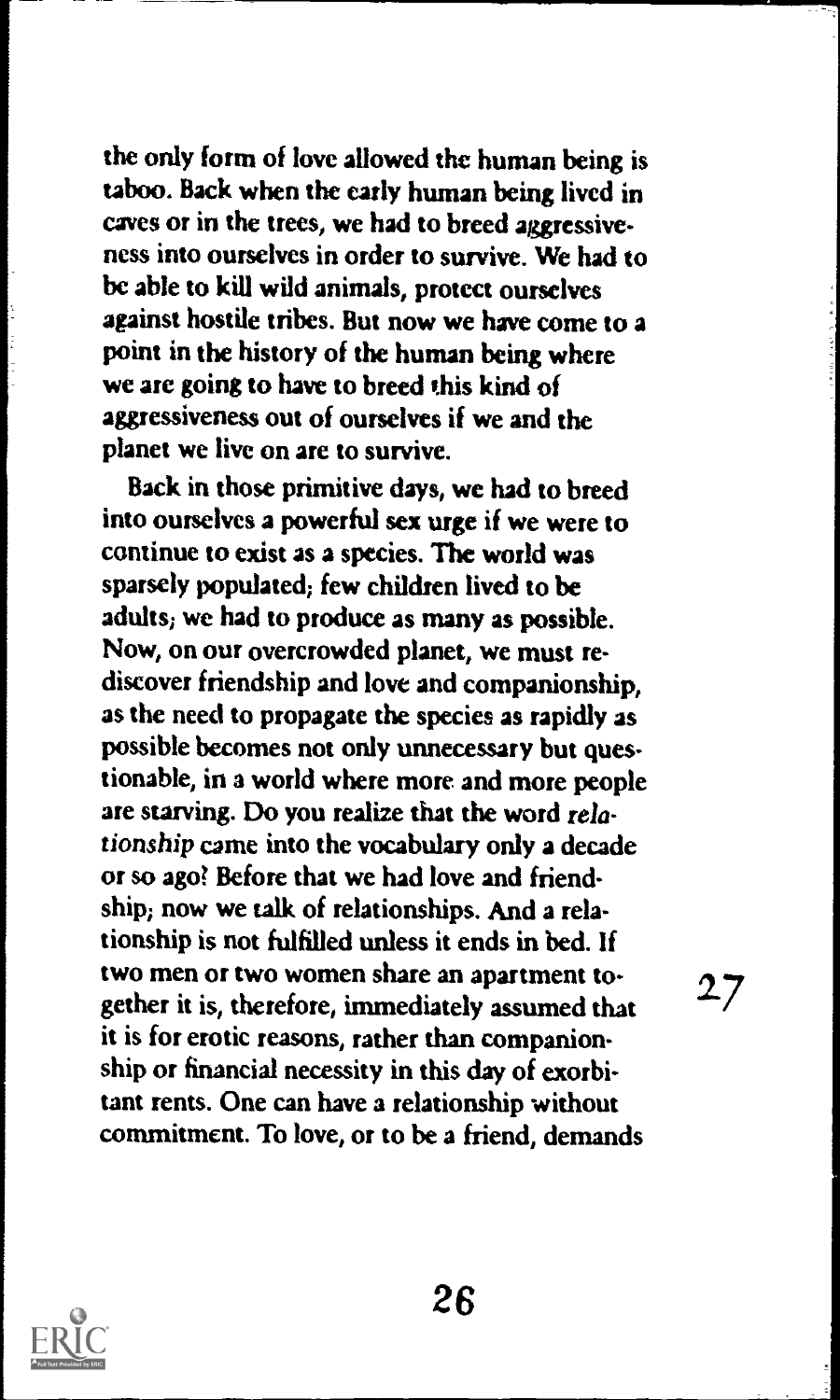commitment. Friendship and love need to be redeemed, and if saying that is disturbing the universe, it is disturbing it in a creative way.

A friend of mine who is teaching a high school class in marriage counseling told me that when she has asked her students what constitutes a marriage, none of them has yet come up with anything beyond the notion of romantic, erotic love. What happens when that first, marvelous surge of romance is gone? Is there nothing more enduring to take its place? Perhaps it is in story that we can give our young people glimpses of a wider kind of life.

 $28$  and early sixties, when limited vocabulary was<br> $28$  popular, the word tesseract was not to be found I also want to practice self-censorship in my use of vocabulary. People who are constantly using four-letter words usually do so because of the paucity of their vocabulary. If you want to swear really elegantly, go to Shakespeare and the other sixteenth- and seventeenth-century writers; they knew how to use words. The use of limited vocabulary has always struck me as immoral: how is a child to learn vocabulary if the child is urged to stay within what the educational establishment has decided is a fourth-grade or a seventh-grade level? Certainly, in the late fifties and early sixties, when limited vocabulary was on any approved list.

> We think because we have words, not the other way around, and the greater our vocabulary, the greater our ability to think conceptually. The first

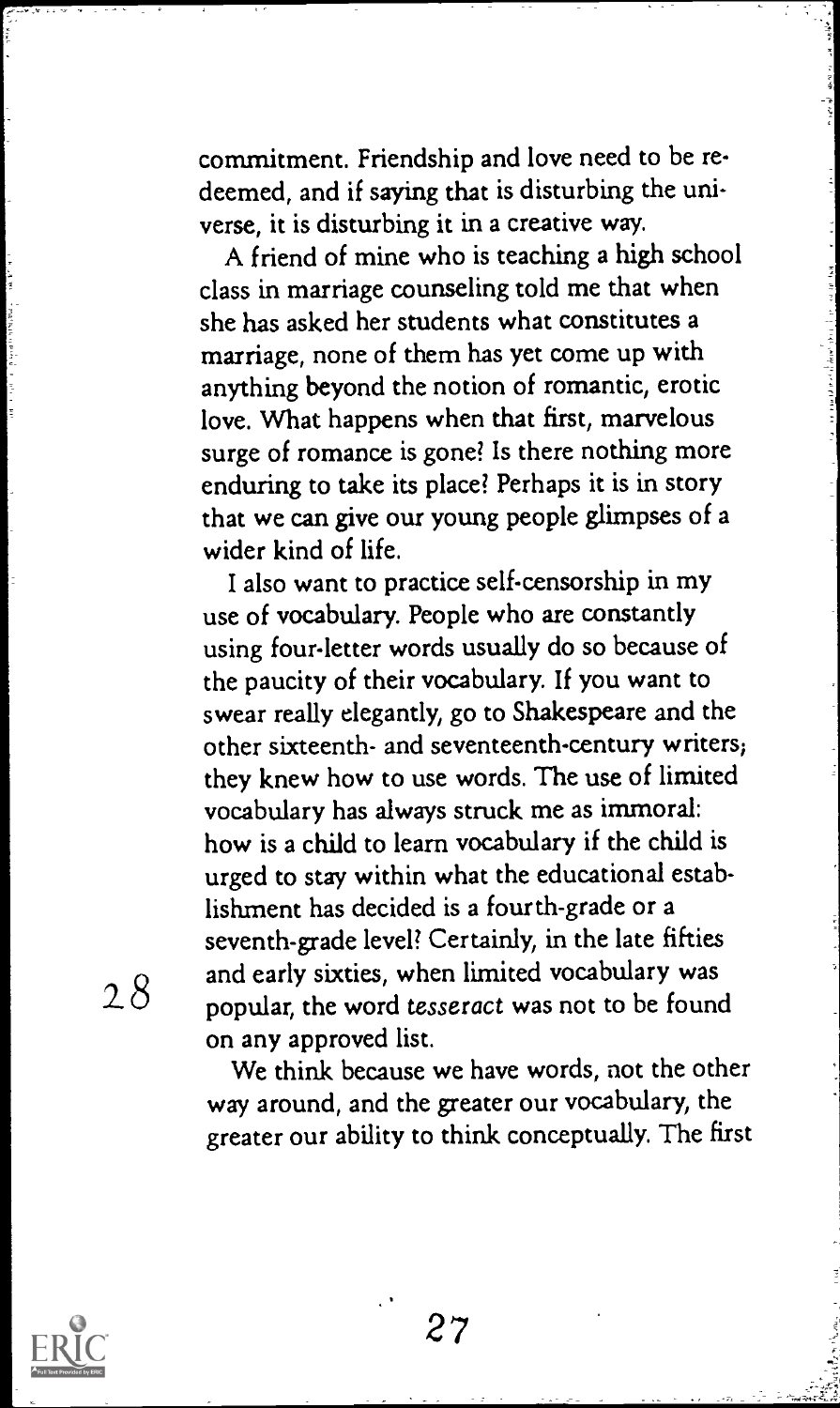people a dictator puts in jail after a coup are the writers, the teachers, the librarians-because these people are dangerous. They have enough vocabulary to recognize injustice and to speak out loudly about it. Let us have the courage to go on being dangerous people.

I teach a group of eleventh and twelfth graders a class in Techniques of Fiction once a week, and each year one of the assignments I give them is to take one act of any play of Shakespeare's they choose, read it with a pad in front of them, and jot down the words they really like, but which are no longer current in everyday vocabulary. I ask them to put these words into sentences, and then to try to start using them, bringing them back into their daily conversation. It saddens me that each year the words they choose are words that were in the average teenager's vocabulary only a few years ago. It was far easier for me to read Shakespeare when I was in high school than it is for the kids I teach today-not because I was any brighter but because there was more vocabulary available to the average student when I was in school than there is now.

Perhaps one of the cleverest things the communists have done is to make education in this country suspect, so that there is a strong antiintellectual bias among many people who consider themselves patriotic. I heard someone announce, categorically, that all college professors are communists. That's a pretty ugly way to



28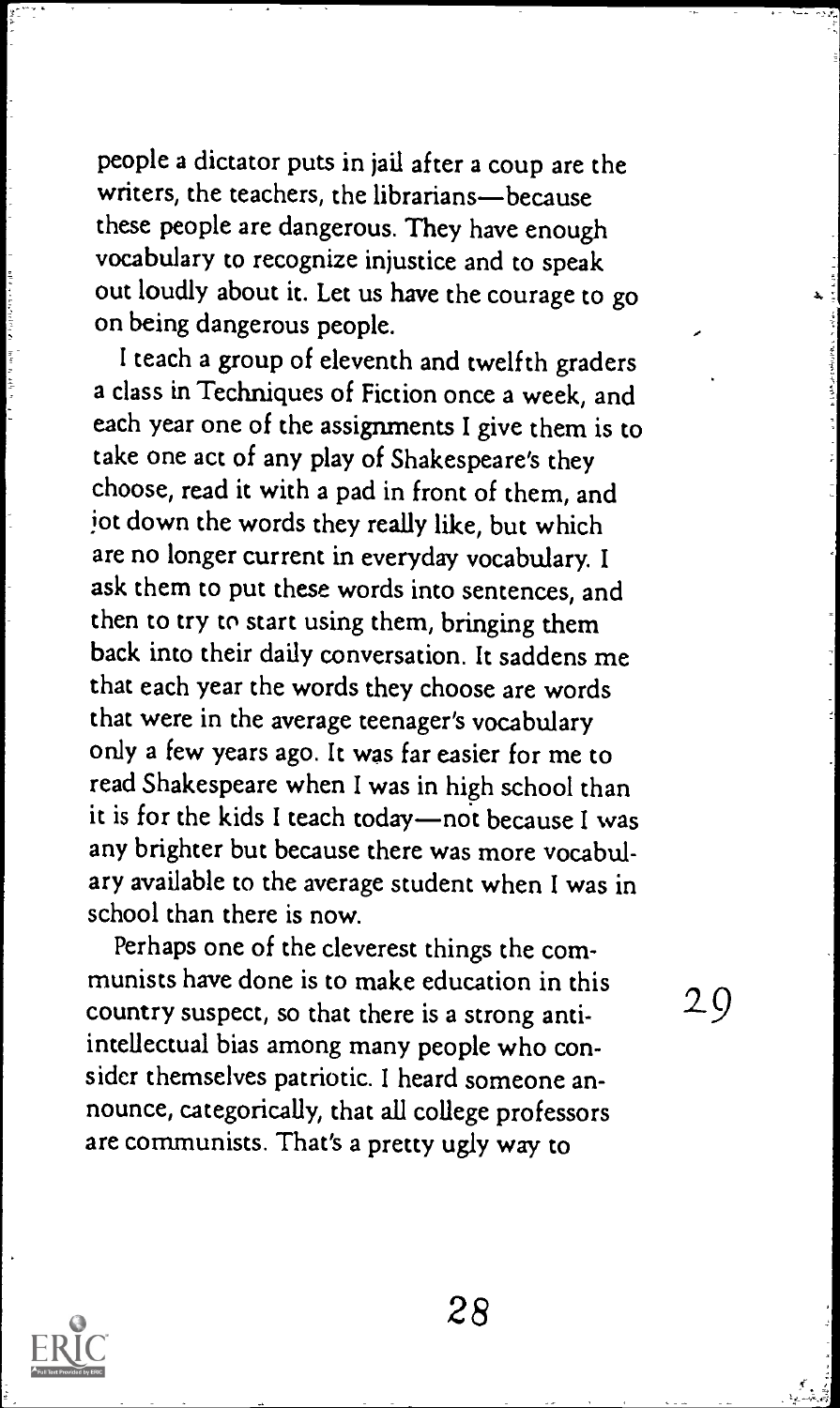think. Perhaps education does open our eyes to injustices which make us uncomfortable; if we don't know about them, we don't have to do anything about them. Perhaps people who read and write and have enough vocabulary to think with are universe disturbers. But we need to disturb the universe if, as human beings on planet earth, we are to survive. We need to have the vocabulary to question ourselves, and enough courage to disturb creatively, rather than destructively, even if it is going to make us uncomfortable or even hurt.

A librarian friend of mine told me of a woman who came to her and urged her to remove Catcher in the Rye from her library shelves (Catcher in the Rye has long been a favorite of the vigilante groups). The woman announced that it had 7,432 dirty words in it. "How do you know the exact number?" my friend asked. "I counted them." "Did you read the book?" "No."

How dreary to spend your time counting dirty words, but not reading the book. And how revealing of the person who is counting. We do find what we look for.

30 and mendship, for that which is creative and<br>30 birth-giving and soul-stretching. Let us dare to So let us look for beauty and grace, for love and friendship, for that which is creative and laugh at ourselves, healthy, affirmative laughter. Only when we take ourselves lightly can we take ourselves really seriously, so that we are given the courage to say, "Yes! I dare disturb the universe."